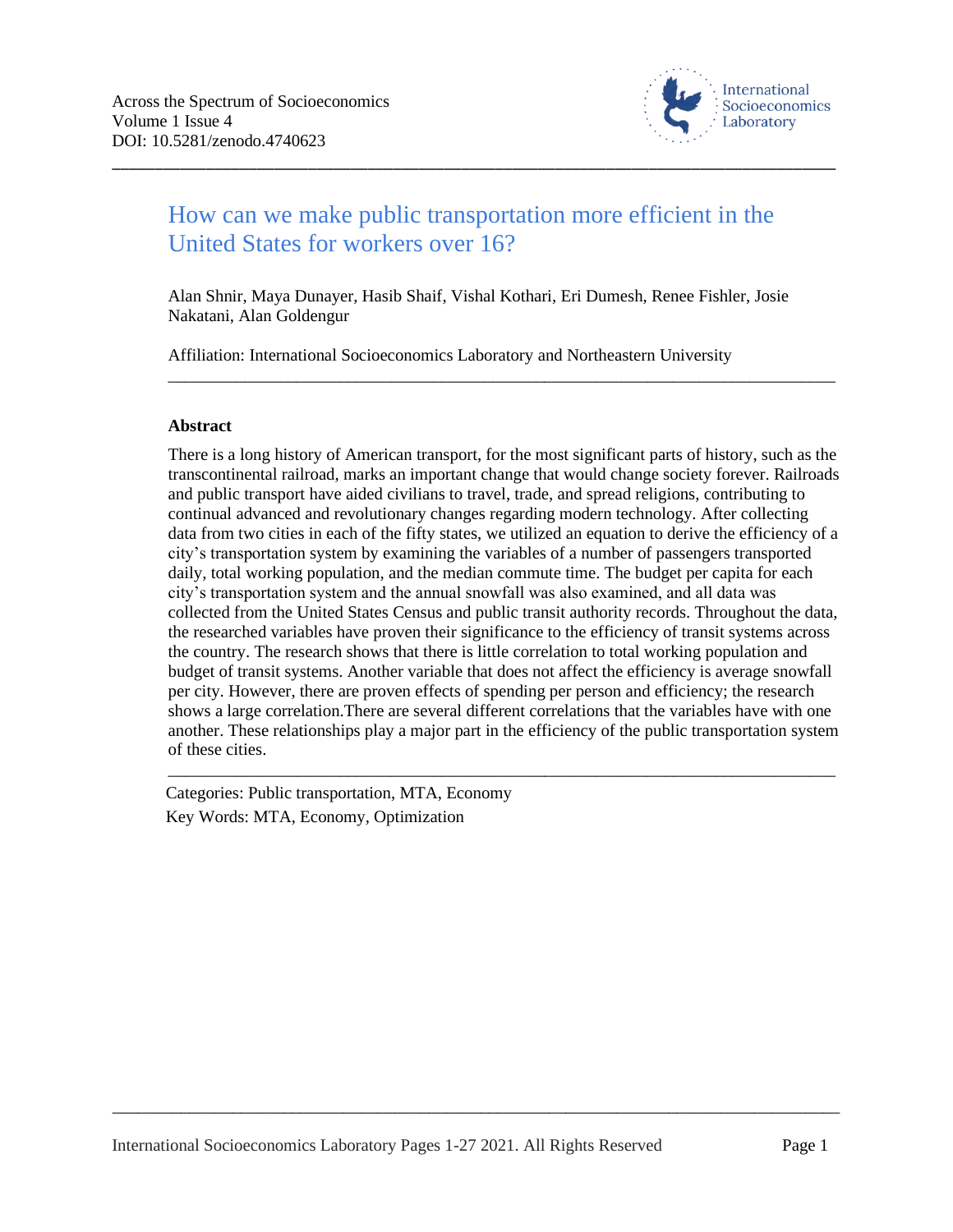

## **Background/Literature Review**

American transportation was revolutionized by the invention of the steam-powered locomotive, allowing Americans to build massive railroad networks. These American steam powered locomotives were pioneered by John Stevens, who received the first charter for a railroad in North America in 1815. Initial railroad systems were no more than horse drawn cars running on tracks that transported freight for short distances. It was not until 1830 that the first mechanical passenger train was completed, setting off a period of rapid railroad expansion that transformed the transportation industry in the United States. By 1850, over 9,000 miles of track had been laid across the United States, and companies adapted a standardized locomotive model and track that allowed railroads to be connected easily. As the railroad industry boomed in conjunction with the steel and oil industries, many smaller railroad companies began to conglomerate into large corporations that dominated the industry. Railroads played an essential role during the Civil War as well, helping to shuttle supplies and reinforcements to faraway armies. After the war was over and the country was united, at the very least in name, again, the need for a railroad system that spanned the country was readily apparent. The Transcontinental Railroad, completed in 1869, was not only a symbol of the newly united nation, but an enabler of trade that allowed goods and passengers to be moved across the country faster than ever before. This ushered in a new age of industrialization that fundamentally altered the American economy. With every new decade, new technological advances made railroad systems more advanced, and labor unions and corporations grappled with terms of employment and new regulations. In 1897, the Tremont Street Subway opened in Boston, making it the first subway system in North America. An effective solution to congestion on the streets, cities across the United States began building subways of their own, slowly replacing the above ground railroads until the modern-day subway systems in use today were developed.

\_\_\_\_\_\_\_\_\_\_\_\_\_\_\_\_\_\_\_\_\_\_\_\_\_\_\_\_\_\_\_\_\_\_\_\_\_\_\_\_\_\_\_\_\_\_\_\_\_\_\_\_\_\_\_\_\_\_\_\_\_\_\_\_\_\_\_\_\_\_\_\_\_\_\_\_\_\_\_\_\_\_\_\_\_

## *History of the MTA*

The MTA is the leading public transport system in the state of New York. Up until the early 1950s, New York was facing an economic crisis that took a toll on its public transportation system, as they had to manage a system with a annual budget of \$50 million, which would be \$500 million today. With no legislation on the public transport system, many conflicts arose in the industry, with independent subway lines competing with private companies. All in all, until the formation of an official transit authority, the state of public transport was in disarray (Gelinas, 2019). The original New York City Transit Authority, referred to as the NYCTA, or the TA for short), was founded in 1953.A public corporation, the TA took full responsibility for public travel in New York City, including all city-owned buses, trains, and trolleys in use at the time (Cook, 2016). However, the modern-day Metropolitan Transit Authority did not emerge for another decade and a half. Within this fifteen-year period, many advancements were made to improve the New York public transportation structure, including new track connections in the subway,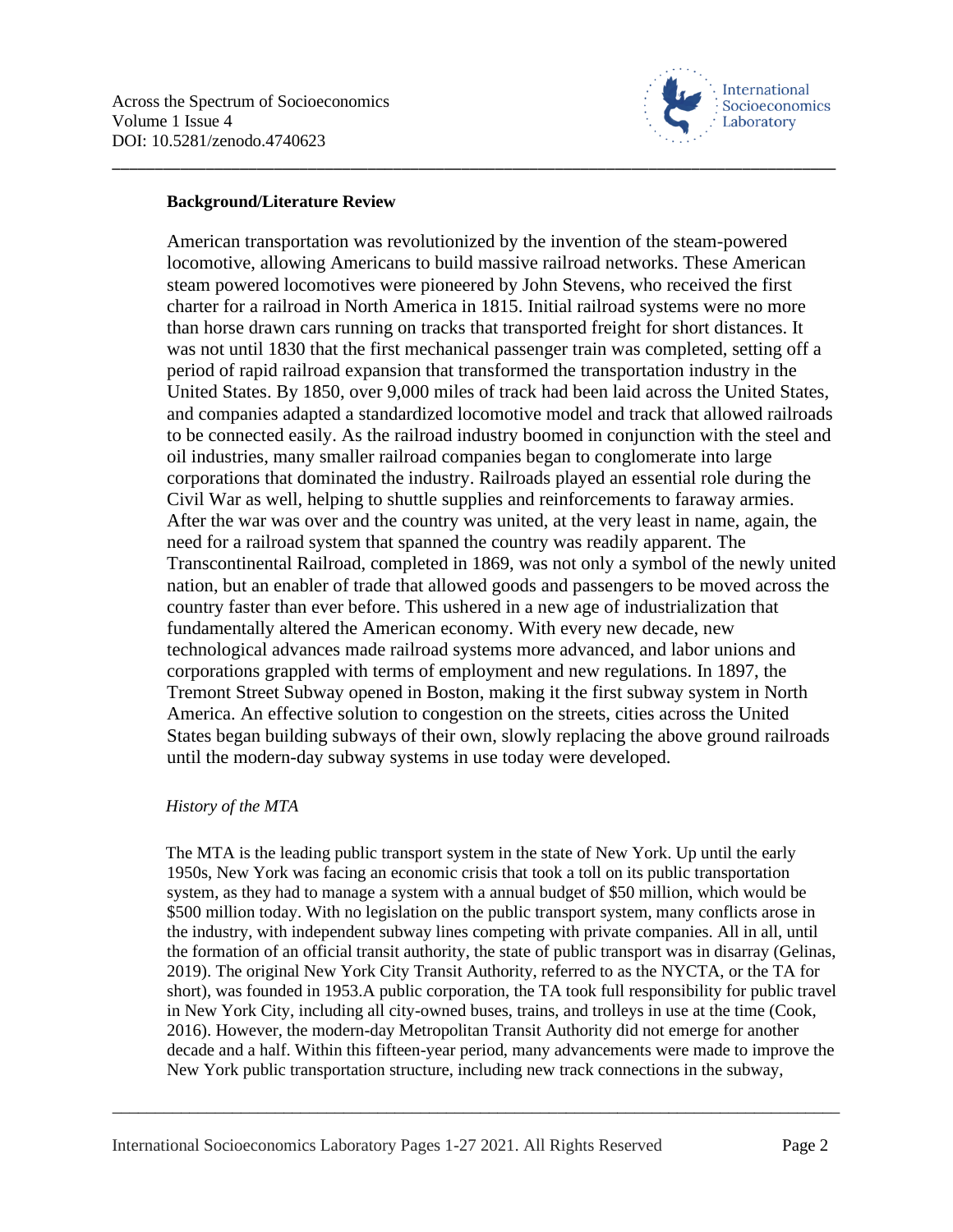

discontinuation of trolley cars, air conditioning in trains and buses, and extensions for both the subway and city buses (Cook, 2016). Despite these accomplishments, the fiscal deficit had hardly improved. The TA was able to borrow against future revenues and purchase any needed equipment for public transit. The TA's independence was intended to introduce a sense of "fiscal discipline" to create a fare rate that would be self-sustaining for the subway. Despite these measures, this authoritative structure of the TA ultimately failed. With maintenance costs rapidly escalating, the fare that the TA originally hoped to be "self-sustaining" was unable to cover the costs of running the system. In fact, the significant gap between the costs and the profits continued to grow. In order to salvage the situation, the New York state government needed to step in (Gelinas, 2019). In 1968, the MTA was finally created by Governor Nelson Rockefeller and the New York Legislature. This newly created organization oversaw twelve New York counties, and was identified as the parent agency to the New York City Transit Authority (Cook, 2016).

\_\_\_\_\_\_\_\_\_\_\_\_\_\_\_\_\_\_\_\_\_\_\_\_\_\_\_\_\_\_\_\_\_\_\_\_\_\_\_\_\_\_\_\_\_\_\_\_\_\_\_\_\_\_\_\_\_\_\_\_\_\_\_\_\_\_\_\_\_\_\_\_\_\_\_\_\_\_\_\_\_\_\_\_\_

Although the MTA was created to help the New York transportation system reach financial stability, public transportation ridership decreased drastically when the MTA was first introduced. The initial plan of action was to increase the fare from twenty cents to thirty cents, as the previous "self-sustaining" fare plan was deemed ineffective. Immediately after the fare increase, the MTA saw a drop in public transport ridership. The fare increase was designed to help shrink the large financial gap between the MTA's expenditures and revenue... However, the increase did not have the effects its proprietors hoped for. The fare discouraged ridership, and New York public transport hit its darkest point. The subway in the 1970s was underfunded and under maintained, as it was very dirty, covered in graffiti, and had a high crime rate. Many upgrades and maintenance arrangements that were established in the 1960s under the TA were suspended during the 1970s. In 1979, persuaded by the high rate of crime in the New York City subways, Mayor Ed Koch organized a panel to discuss solutions to the rapidly worsening transit crisis. In the coming decade, the MTA was able to make drastic improvements. The corporation was able to create graffiti-free, stainless steel train cars, an improved lighting system, and a new force of police officers to ensure fewer crimes on the subway. As a result of these improvements, ridership began to increase. In the 1990s, the MetroCard was introduced, discontinuing the subway tokens that had been used up to the point; this made riding the subway and other transportation services more efficient. Many further improvements were made to MTA t services, with new technological improvements, more attentive law enforcement, safety measures, subway line expansions, and new subway routes created (Ormsbee, 2004). Today, the MTA has evolved to be the leading state-wide transit system, carrying an average of 5.5 million New Yorkers every weekday.

## **MTA Budget in the Past**

In the past, the MTA budget has been severely criticized, with increased spending correlating to increased debt. Back in 2007, a projected \$800 million deficit was on course to reach \$1.1 billion in total losses by 2010. Yet, after the economic crash of 2008, this "expected-dent" in financial planning skyrocketed. Since then, many efforts have been made to restore the workforce and transport system. In 2008, plans were made to increase the retirement age, allowing for less MTA workers to be employed.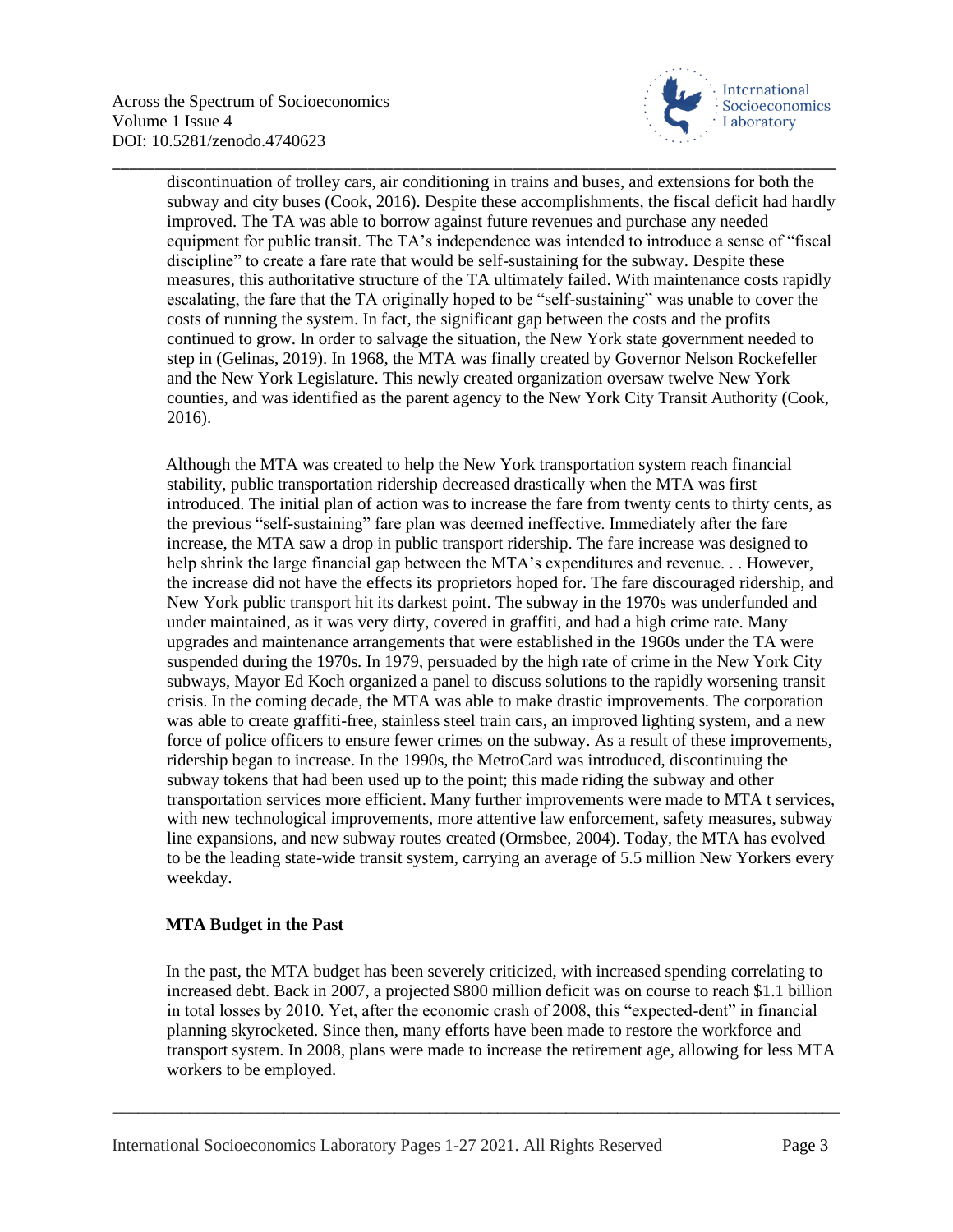

Similarly, over \$200 million in pension payments were given out as soon as possible, with risks of inflation looming. While pre-purchase agreements for fuel and metallic parts were able to save over \$300 million that year alone, the situation only got worse by 2010. Two years later, the MTA budget began taking more hits alongside revenue losses. To compensate for this, EZ created fines, bus subsidy reductions and utilized Inter-Agency loans.

\_\_\_\_\_\_\_\_\_\_\_\_\_\_\_\_\_\_\_\_\_\_\_\_\_\_\_\_\_\_\_\_\_\_\_\_\_\_\_\_\_\_\_\_\_\_\_\_\_\_\_\_\_\_\_\_\_\_\_\_\_\_\_\_\_\_\_\_\_\_\_\_\_\_\_\_\_\_\_\_\_\_\_\_\_

However, no improvements were made. By 2017, national federal aid to the MTA reached over \$4 billion, yet layoffs alongside severe service cuts were made. In 2019, Long Island RailRoad President Phil Eng even defended service cuts, which saved only \$15 million yet offended all 4 counties. In the last 2 decades, what has become most intriguing though is the supply chain of the MTA's money. Now, dedicated taxes make up approximately 40% of the budget, when they only accounted for 31% in 2013. The same goes for local and state subsidies, which have greatly risen since farebox revenue has lessened. Over 15% of the MTA's total budget, or \$675 million, went into debt payroll as of 2020. The developing issue of paying off this debt is a persistent issue in any MTA financial decision, hence the impractical and delays of multiple vehicles across New York City. While more money goes to overtime wages and pension plans, it seems as if labor and production is on the decline.

## **Present Day Situation/Present Day Budget**

Currently, the MTA system, like all businesses, follows COVID-19 regulations to keep citizens nationwide healthy. The MTA schedule remains the same, but following the coronavirus regulations, the MTA suggests that riders should keep their mask on at all times, use hand sanitizer frequently, social distance from other riders, and, if possible, travel during less busy times. Additionally, New Yorkers and public transportation users in North America can find what the MTA does to follow coronavirus regulations on their side from reading the MTA service website. The website states that the MTA continues to deep clean all stations and vehicles, reminds riders to be precautionary towards the pandemic, and has available masks and hand sanitizers at each station to ensure all passengers are healthy and safe (*MTA Service during the Coronavirus Pandemic*, 2021). When the pandemic hit, the MTA suffered many losses and had to change the system, budget, and policies altogether. From the beginning, some of the most significant problems were a lack of precaution for the coronavirus and an increase in delays. For instance, a New York Times article from April 2020 discusses a vast number of MTA workers who died or got sick due to the virus. Specifically, due to the pandemic's sudden hit, 41 transit workers died, and at least 6,000 fell ill. This led to an unexpected crew shortage for the MTA. That same month, there were over 800 subway delays, and over 40 percent of train trips were canceled in a single day (Goldbaum, 2020). Now, the delays have decreased since last year, and there are many more precautions and safety regulations that followed, unlike the previous year. However, one major conflict currently discussed is the MTA's interchanging and conflicting budget that has been contested for many years. For the past year, the MTA was set on increasing the fee for passengers to ride trains and buses from \$2.75 to \$3.00, as well as hiking up the price for purchasing a MetroCard from \$1.00 to up to \$3.00 (Chung, 2021).

As mentioned previously, there currently exists massive budgetary and cost inefficiencies within the MTA. First, we see these massive inefficiencies when looking at the lack of adaptability for adjusting to various situations. We saw this firsthand for 2020 and the impacts of coronavirus on ridership in the MTA. The average daily ridership for the MTA in 2019 was at around 5.8 million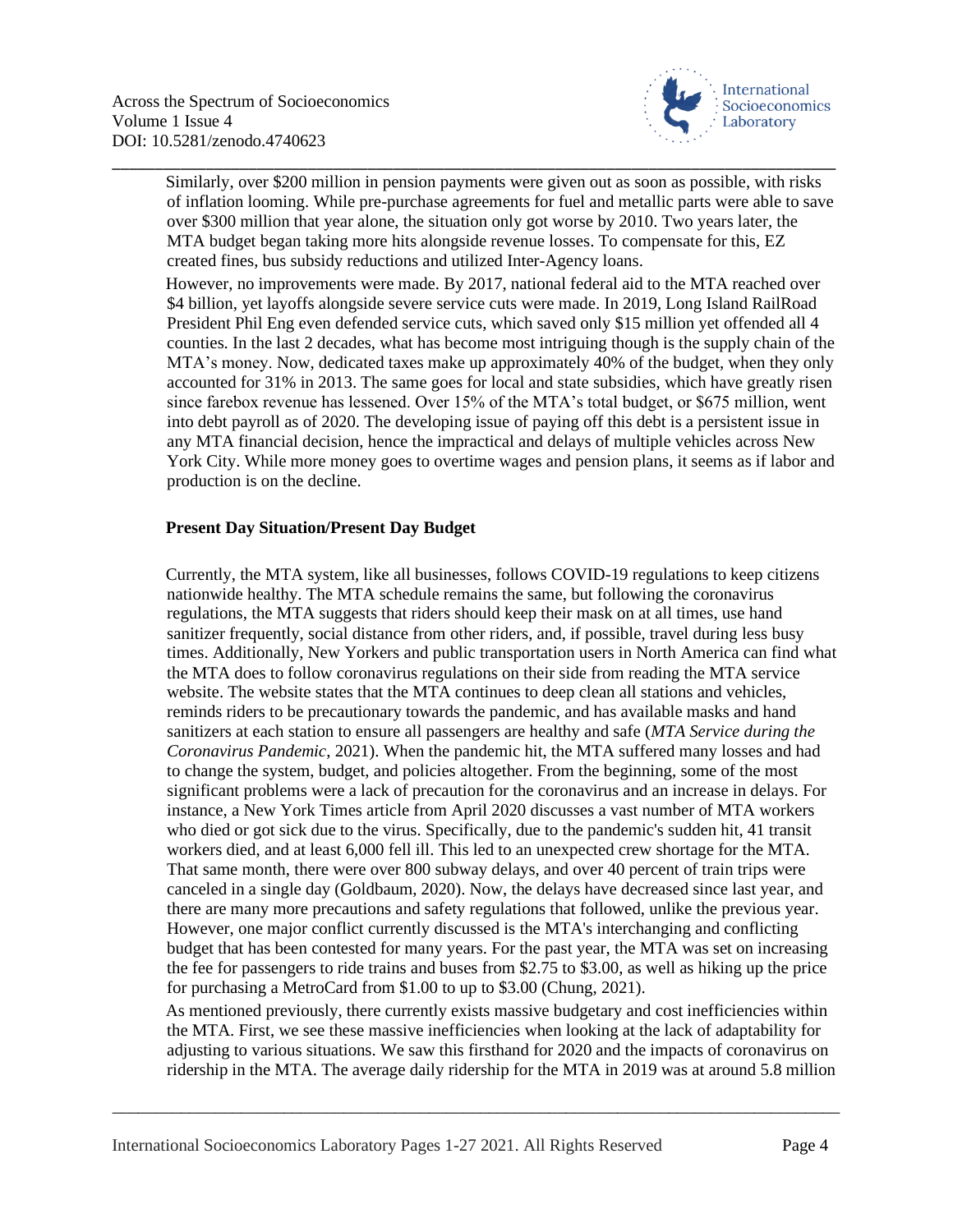

passengers per day. However, in 2020, the average daily ridership for the public transport system had plummeted to only around 1.5 million daily passengers (MTA Info, 2021). Despite this massive fall, the MTA budget did not decrease at all to account for this. In 2019, the budget for the MTA was \$16.7 billion. In 2020, the budget was \$16.9 billion. In 2021, the proposed budget is \$18.4 billion. We see that even through a nearly 70% decline in ridership, the actual cost of the MTA has only increased (MTA Budget, 2021). Decreased ridership would indicate decreased maintenance costs, as less people would be using the public transportation system. However, we did not see a decrease in non-labor related expenses, although they were not the main factor that contributed to a rise in MTA cost. The 10% increase in MTA expenditures from 2019 to 2021 were due to a nearly \$1.5 billion increase in labor costs. Overtime costs experienced an increase of nearly 50 percent, white payroll costs had only seen a 3.5 percent increase. Health related costs saw a ten percent increase, and other labor related costs saw a 50% increase as well. This massive upsurge in labor costs and lack of ability to adjust to outside events has played a large role in the many inefficiencies of the New York City Public Transit system.

\_\_\_\_\_\_\_\_\_\_\_\_\_\_\_\_\_\_\_\_\_\_\_\_\_\_\_\_\_\_\_\_\_\_\_\_\_\_\_\_\_\_\_\_\_\_\_\_\_\_\_\_\_\_\_\_\_\_\_\_\_\_\_\_\_\_\_\_\_\_\_\_\_\_\_\_\_\_\_\_\_\_\_\_\_

## **Labor Situation**

Issues of labor and maximizing the efficiency of MTA workers has also become a prevalent issue. The Transport Workers Union is responsible for ensuring that the rights of urban transit workers are protected across the country, but the Local 100 is specifically responsible for ensuring that MTA workers are fairly compensated for their work. Under pressure of the Local 100, the MTA often hires many more workers than is needed for certain maintenance jobs, causing the costs of labor to skyrocket. In addition, the MTA's train system still relies on an Automatic Block Signaling (ABS) system, which essentially divides the train tracks into "blocks". When a train is in a "block", no other train can be in the same one, slowing down trains significantly. Opting into a Communications Based Train Control (CBTC) system, which makes use of telecommunications between the train and track equipment to allow trains to move faster, would greatly improve the efficiency of the MTA system. Looking into semi-automated train systems, which would allow the MTA to hire less workers and therefore cut down on exorbitant labor costs, may also be a solution to the MTA's massive debt problem.

## **Modern Day Problems**

Among many economic issues, the MTA system in New York City suffers from pollution and unintentionally provides shelter for the homeless population. Intensified by the coronavirus pandemic, these problems affect the everyday lives of commuters in the city. Littered trash contributes to about 700 fire-related incidents every year on the tracks. The trash also causes flooding in the water system, where water flows because of the sewer system. The water build-up can affect train signals and can even impair the electrical system used to keep trains running. These problems cause major delays and can even stop an entire line for up to days at a time for repairs. This does not include the lack of sanitation in the cars and between. The cold temperatures force many homeless into the ventilated subway cars as a place to sleep and even ride endlessly. Not only do people sleep on the trains, but some use the tracks in place of a toilet. This is dangerous not only for passengers but MTA workers as well. As of October 25th, 2020, 126 MTA workers have died from the coronavirus. Rats have also been forced to seek a new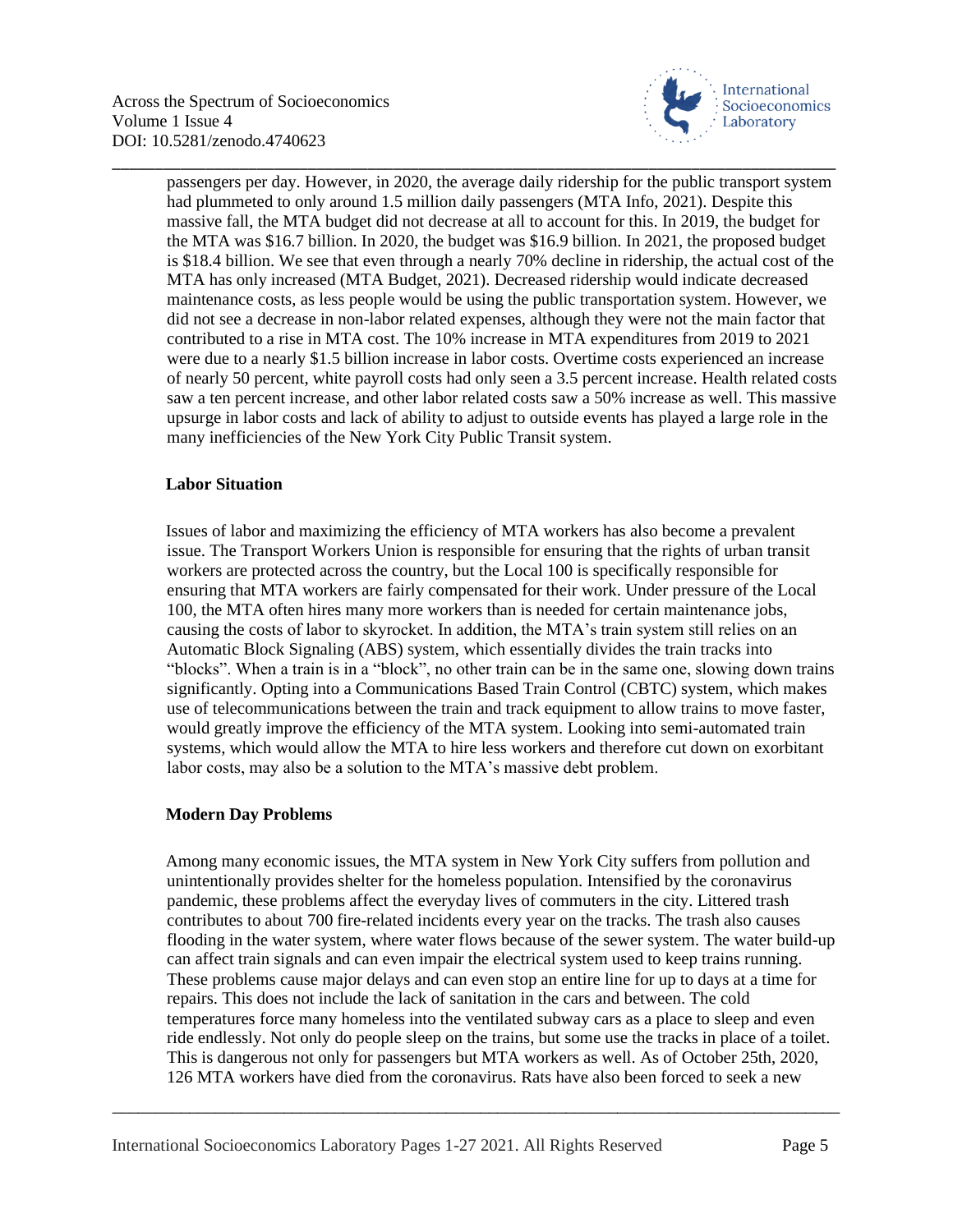

food source in the subway stations because of the closed restaurants. According to ABC7NY, New York City is the "3rd rattiest city". This lack of hygiene and close proximity is not only dangerous but affects the number of people who want to use public transportation over other modes.

\_\_\_\_\_\_\_\_\_\_\_\_\_\_\_\_\_\_\_\_\_\_\_\_\_\_\_\_\_\_\_\_\_\_\_\_\_\_\_\_\_\_\_\_\_\_\_\_\_\_\_\_\_\_\_\_\_\_\_\_\_\_\_\_\_\_\_\_\_\_\_\_\_\_\_\_\_\_\_\_\_\_\_\_\_

The MTA also deals with financial problems within the system. They have required emergency funding and need billions of more dollars to keep running, which includes major changes to the existing schedules. In order to keep the system running, an estimated 7200 people would lose their jobs amid the pandemic. Bus service would need to be cut by up to 40% and wait times for subways could drastically rise. This economic crisis also stands to affect commuters from outside the city. Specific routes would need to close entirely. The pandemic has not helped the transit system, as the number of people needing to commute plummeted leading to a loss in fare dollars. A whopping 93% of usual riders stopped using the subways at the beginning of the pandemic. As of September 2020, only a quarter of riders are back; however, riders are hesitant about even going back to the subways after the pandemic. Violence and crime have risen, and dozens of MTA workers have been harassed. Murders have taken place on ordinary train lines like the A train that stretches between 2 boroughs. Hundreds of more police officers are said to facilitate everyday travel, but many still do not feel safe. These modern-day problems only pose more need for change in the question of "How can we make public transportation more efficient in the United States?"

## **Comparison to other US transit systems**

Past research has often focused on supply-side efficiency when measuring the efficiency of a system like the MTA or other worldwide and U.S. public transits. However, by focusing on the demand-side efficiency, researchers can produce more accurate results for multiple reasons. For example, the United States Bureau of Labor Statistics gives an illustrating example by saying "an outside observer would likely consider a bus full of passengers to be producing more output than an empty bus. However, a measure of output based on vehicle hours in service would count them the same (Chansky, 2018). New York City may have the largest transit system, but that does not necessarily mean it has the most efficient system. A worldwide comparison of efficiency that compared overarching urban mobility using five measures of success found that only two U.S. cities made the top ten list. In a measure of "Availability, Affordability, Efficiency, Convenience and Sustainability", the researchers found that Chicago and New York make the worldwide top ten with Chicago edging New York out by 1.1% (Knupfer 2018). This study showed that New York's system is lacking in efficiency in comparison to the rest of the world and is not even the most efficient in the United States.

A study by the Mineta Transportation Institute triangulated New York's public transit system to a ranking in comparison with other states. A transport system is present in almost every densely populated city in America, and each one has differences in its operating technique. Public transport systems around the United States have different amounts of privatization, different operating budgets, and different goals. Privatization has been heavily suggested as an improvement in many public transport systems, and the subject of many research studies and debates, but there has not been a significant correlation between the amount privatized and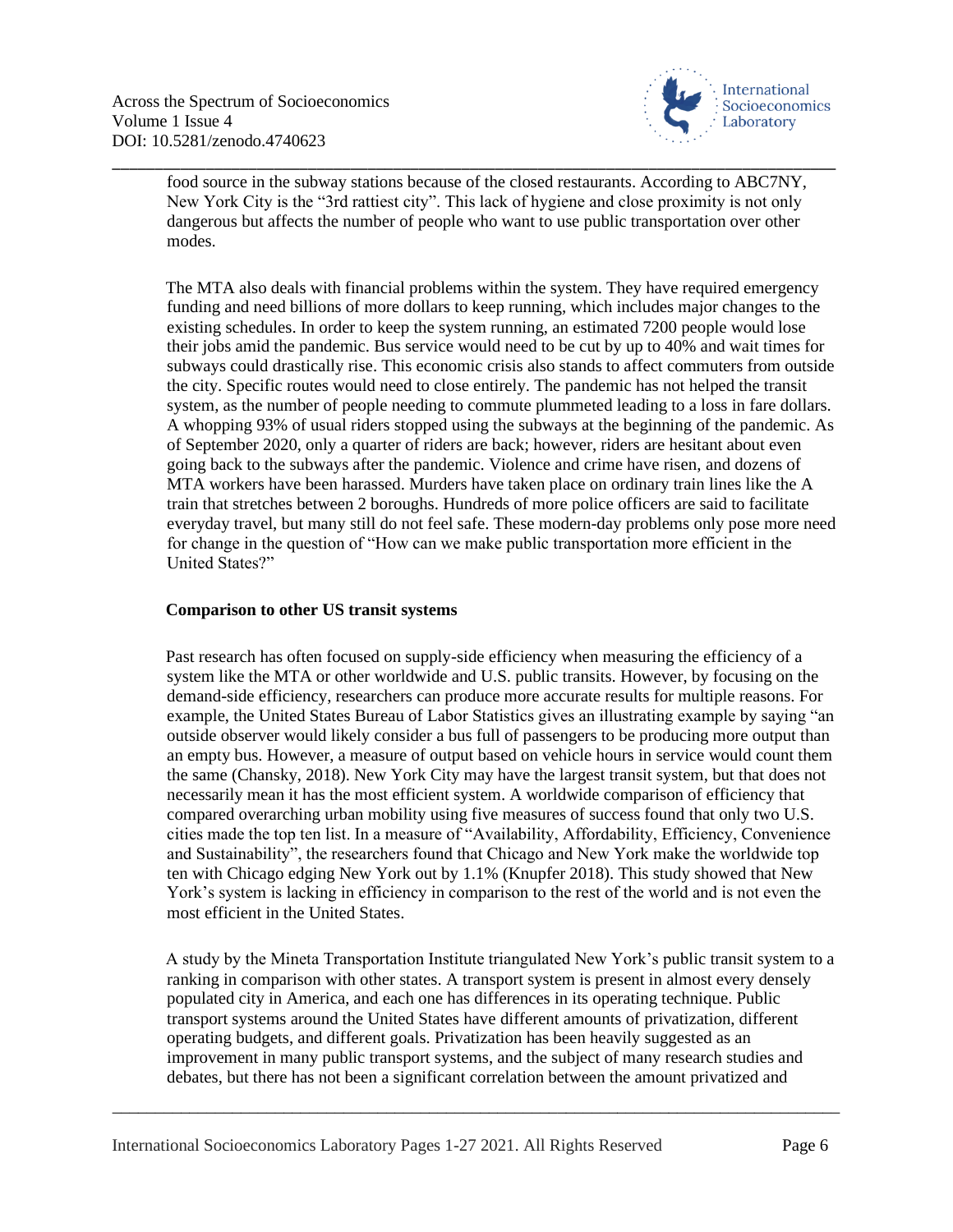

efficiency. Other factors that go into a public transport system's efficiency are if the system is state-owned or city-owned, the types of transportation vehicles it uses, and the size of its workforce. McKinsey approached their experiment by finding a value for the Super Efficiency of each state. "Super Efficiency" was calculated by dividing the Technical Efficiency of the public transport system by the Pure Technical Efficiency. New Hampshire had the highest by far, with 1.875. The scores slump down after with Wyoming having 1.225, Mississippi having 1.009, and then finally New York having a score of 1.003. The results showed that mass transit systems that made use of van-pooling services or Ride-Share programs tended to perform better, whereas mass transit systems that used light-rail heavily tended to perform poorly (Hokey, 2017). All of the top performers also tended to be open to partnerships with private enterprises. Commuter rail and demand response taxis tended to create greater efficiencies than other modes of public transportation such as trolley bus and light rail. The study further showed that privatization of mass transit systems did not necessarily improve efficiency. The study showed that the efficiency of a public transport system is often attributed to the vehicle types used.

\_\_\_\_\_\_\_\_\_\_\_\_\_\_\_\_\_\_\_\_\_\_\_\_\_\_\_\_\_\_\_\_\_\_\_\_\_\_\_\_\_\_\_\_\_\_\_\_\_\_\_\_\_\_\_\_\_\_\_\_\_\_\_\_\_\_\_\_\_\_\_\_\_\_\_\_\_\_\_\_\_\_\_\_\_

The MTA is the leading public transport system in the state of New York. Founded in 1965 by Nelson Rockefeller, the MTA continues to carry an average of 5.5 million New Yorkers every weekday, helping them commute to their homes, school, work, or anywhere else (Zhang, 2015)**.**  Despite the accolade of being the top transit authority in one of the most densely populated cities in the world, the MTA is still very far from reaching its potential for maximum efficiency. The average commute time in New York City averages 53 minutes, taking the place as the city with the longest average commute time, while San Diego has the shortest average commute time in the United States, with an average of 26 minutes (Metro Magazine Staff, 2019). New York is also identified as the least reachable city in the United States, with only 4% of commuters being able to reach the city in less than thirty minutes due to the incredible traffic from regulars and tourists and 6% of public transportation riders being able to reach the city in under thirty minutes (Metro Magazine Staff, 2019). Compared to Minneapolis, identified as the most reachable city in the United States with 31% of public transport riders being able to reach the city in under thirty minutes, New York seemingly can improve significantly. The costs of building and maintaining this transit system are staggeringly high compared to other major cities around the world. The Second Avenue Subway took \$1.7 billion per kilometer to build, while the MetroSur line in Madrid, Spain, took \$58 million per kilometer, a much lower cost than the construction of the Second Avenue Subway (Sisson, 2017). With these various other large cities being able to incorporate their public transport array so efficiently, it raises the question: How can the MTA learn from this and make public transportation more efficient?

## **Material & Methods**

We will collect data from two cities in each of the fifty states in the United States. In order to determine the efficiency of a city's public transportation system, the number of passengers transported daily by the system will be divided by the overall number of commuters. This number will then be divided by the median commute time in that city in order to determine an efficiency rating for that city. We will also collect data on average snowfall, total budget, and average spending per capita in order to determine whether weather conditions and a city's funding have an effect on that transportation system's efficiency. All data will be compiled using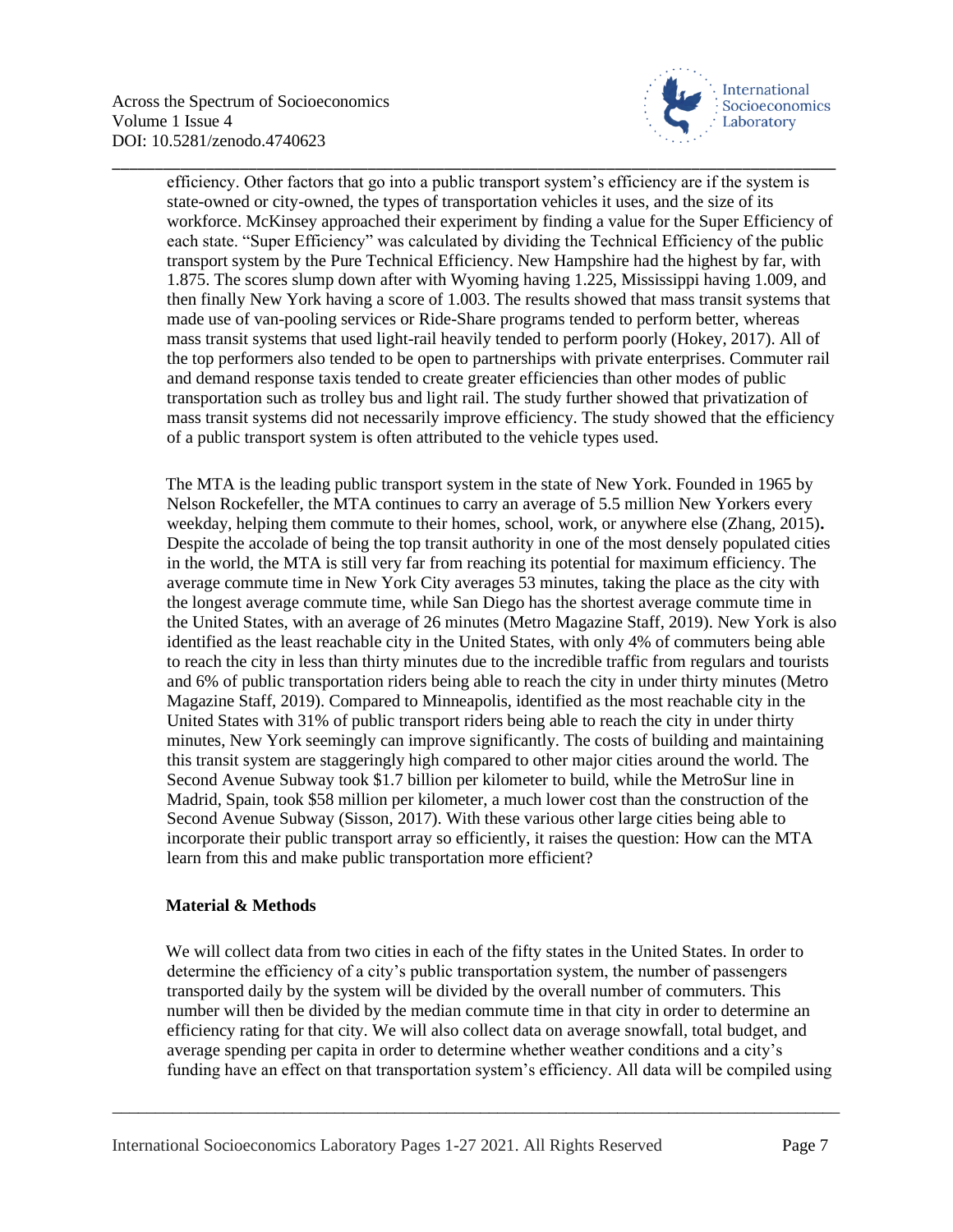

records from the United States census, as well as records from each city's transportation authority and weather data from each region.

## **Efficiency= (number of passengers transported daily/total working population)/median commute time**

\_\_\_\_\_\_\_\_\_\_\_\_\_\_\_\_\_\_\_\_\_\_\_\_\_\_\_\_\_\_\_\_\_\_\_\_\_\_\_\_\_\_\_\_\_\_\_\_\_\_\_\_\_\_\_\_\_\_\_\_\_\_\_\_\_\_\_\_\_\_\_\_\_\_\_\_\_\_\_\_\_\_\_\_\_

**E=(P/W)/M** P=Number of passengers transported daily W=Working population M= Median commute time

New York City is only one of many cities across the world that use public transportation systems. This research study will choose other cities to compare to base on similar population sizes. New York City has a population of about 8.5 million across the 5 boroughs, which is significantly more than most cities with public transportation in the US. The cities with the closest consumer usage to New York, which is 56 percent, are Jersey City, Washington, Boston, and San Francisco. Out of these 19 cities, only some are useful for accurate testing because some have spent more on public transportation than others, and typically those that spend more are better. These cities must be close to or less than that 15 billion dollars per year that the MTA spends on transportation.

Public transportation has been around for a very long time and is very beneficial to millions of Americans to the point where it has become a lifeline for them. With public transportation, civilians from all over the world are able to connect with people and places. As well as bringing connections and transporting individuals to their desired destinations, public transportation eases traffic congestion and promotes a cleaner environment, according to a publication made by the American Public Transportation Association. However, since transport systems are so important to society, how many commuters are there that use public transportation such as trolleys, trains, buses, cable cars, etc? Statistics show that in 2019, 9.9 billion trips were made by Americans, using public transportation. Additionally, since there are many ways, we can utilize public transportation in our lives, our statistics will show the main transit systems used by American workers, students, and others. For instance, according to a Bloomberg CityLab report, only five percent of American commuters use transit daily to get to work. There are many statistics shown on a vast range of websites, reports, and publications, this will help us conduct our survey as well as ask around how beneficial public transportation is for you.

In order to compare the efficiencies of cities around the country, there are many factors we need to consider. One of these factors is the distribution of public transportation throughout a given city. For example, New York City consists of 5 boroughs and reaches out further into the tri-state area. However, the availability of stations is much larger in Manhattan. This inequality between areas is not uncommon when considering major cities. The layout of stations also affects minority communities directly. Because of this, we will be using maps of bus, train, subways, and other modes of public transportation in different cities to evaluate the number of passengers that need more resources in order to get from place to place. This will include the lines and stops and the percentage of land that is covered in the specific city. Across the United States, different transit systems have countless variables that influence efficiency and differentiate their systems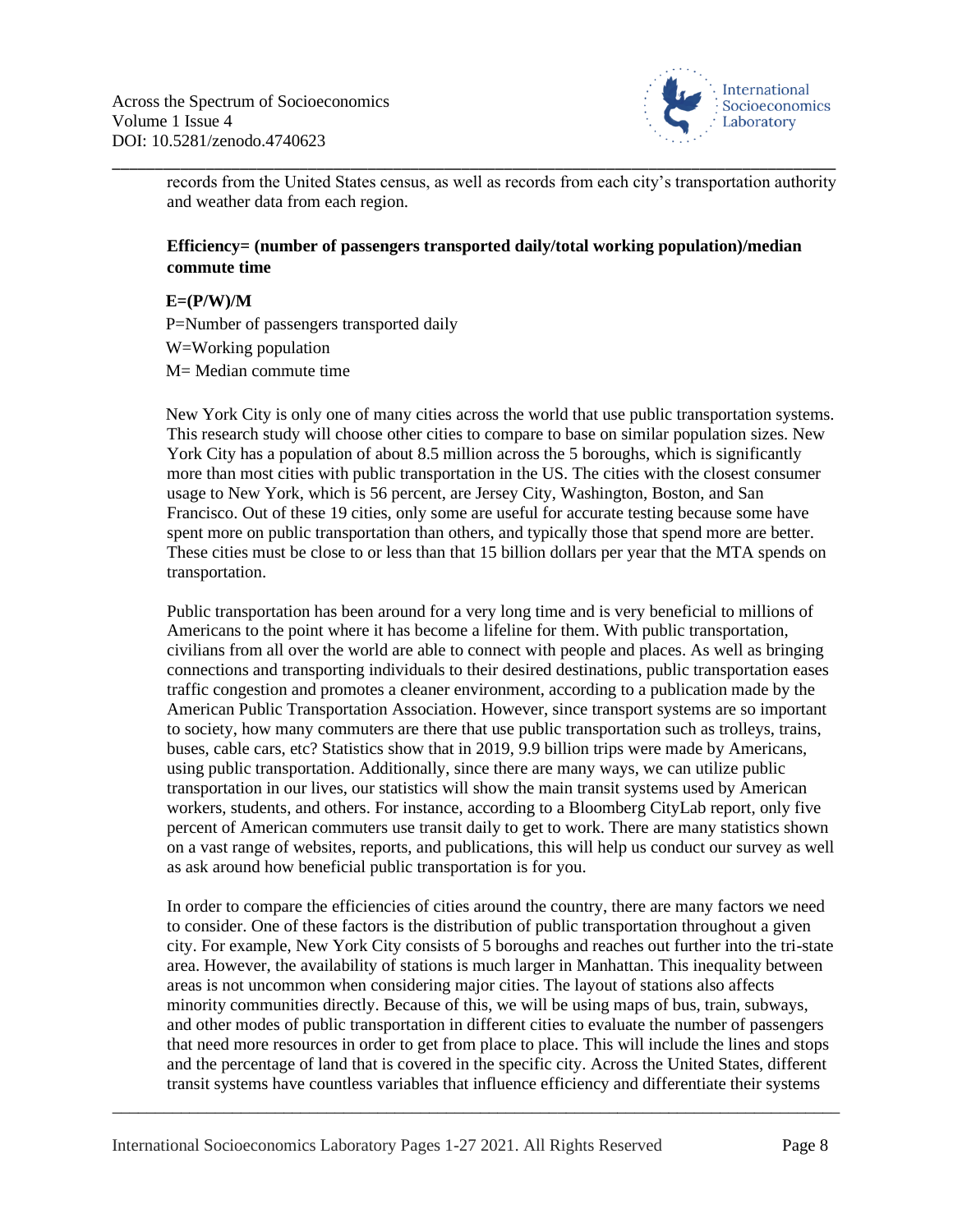

from others. A transit system has the choice of using countless different modes of transport. New York City, for example, has buses, railroads, subways, e-bikes, and ferries. Other systems like San Francisco and Boston have light-rail trolley or tram systems. The combination of choices of different modes of transport is a vital variable in changing the efficiency of a transit system. Light-Rail has been shown to have a strong correlation with lowering the efficiency of a transport system. This can be attributed to their low speed and low capacity. Railroads and subways, in comparison, are considerably faster and make less stops while transporting more people. Light-Rail also brings risks and setbacks, as there is always a risk of a pedestrian being in the way of or hit by a tram or trolley. This risk is much greater in trolleys/trams than in railroads and subways, as they are incorporated into pedestrian walkways. This directly brings a higher risk in delay time, thus lowering efficiency. Meanwhile, ridesharing means of public transport has been shown to correlate with increased efficiency. While the public bus is the most common ride-sharing method, there are other methods such as vanpooling that has been incorporated in cities across the world. Measuring the most common mode of transport of a transit system produces valuable, usable data. We can compare our measured efficiency with the most common mode of transport and see if we find patterns across different cities. If the least efficient transit systems all have the same primary mode of transport, we can suggest increases based on this data.

\_\_\_\_\_\_\_\_\_\_\_\_\_\_\_\_\_\_\_\_\_\_\_\_\_\_\_\_\_\_\_\_\_\_\_\_\_\_\_\_\_\_\_\_\_\_\_\_\_\_\_\_\_\_\_\_\_\_\_\_\_\_\_\_\_\_\_\_\_\_\_\_\_\_\_\_\_\_\_\_\_\_\_\_\_

We must take the average snowfall of a given city, in order to see if this could be a cause of their extensive delays. We will go city by city, finding the average snowfall for each. Certain cities, such as those in the Northeast for example, experience much more snow than hotter cities, like those in the Midwest. Finding a statistically significant correlation between average snowfall and efficiency will show if snowfall is a factor that we must consider when comparing efficiencies across different cities. If there is no statistical significance between average snowfall and efficiency, then we can compare efficiencies without considering their respective snowfalls.

We will be using the various data derived and discussed in the above paragraphs to find our E value, the efficiency of various public transit systems. Having this value as just one value, yet a concrete one allows us to have a simple platform that compares the various public transit systems. Through relying on only one value, our data will be much easier to examine, understand, and also replicate. The higher the efficiency value for each city, the more efficient its public transit system is according to our study. If the New York City Public Transit System has a higher E value than Chicago's public transit system, this means New York City has a more efficient system. If a city has a higher E value when compared to the other evaluated cities, we will then focus on which of the individual variables discussed above has caused the city in question to have a higher E value. Through a further dissection of this individual variable, we will then be able to produce an explanation for why each city had a higher, or lower, E value than another city. Through this method, we will be able to pinpoint the exact reasons for why one public transit system is more efficient than another public transit system.

\_\_\_\_\_\_\_\_\_\_\_\_\_\_\_\_\_\_\_\_\_\_\_\_\_\_\_\_\_\_\_\_\_\_\_\_\_\_\_\_\_\_\_\_\_\_\_\_\_\_\_\_\_\_\_\_\_\_\_\_\_\_\_\_\_\_\_\_\_\_\_\_\_\_\_\_\_\_\_\_\_\_\_\_\_

## **Results**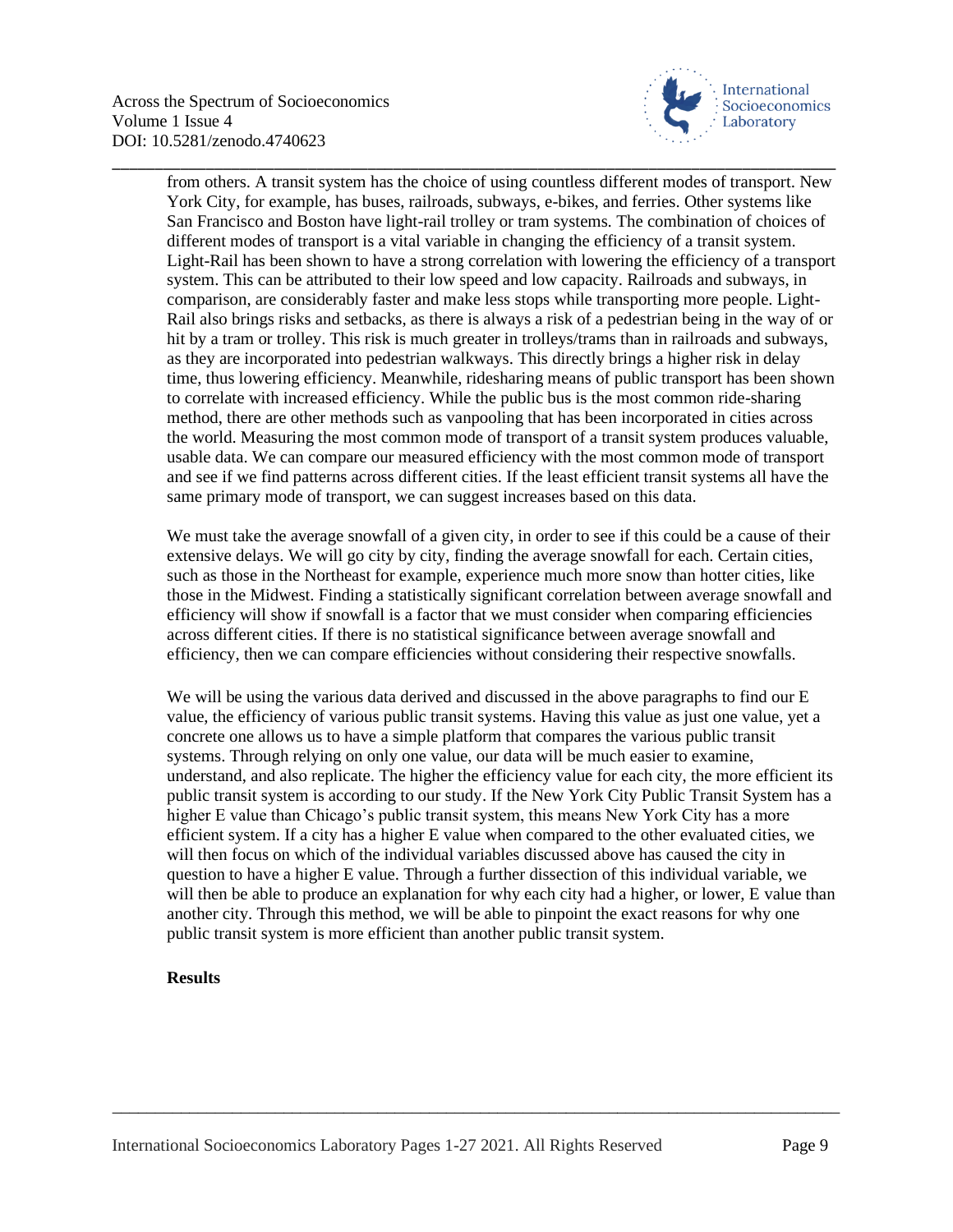



*Average snowfall per region according to our data* Region and Passengers on Public Transportation



*Median Number of passengers on public transit*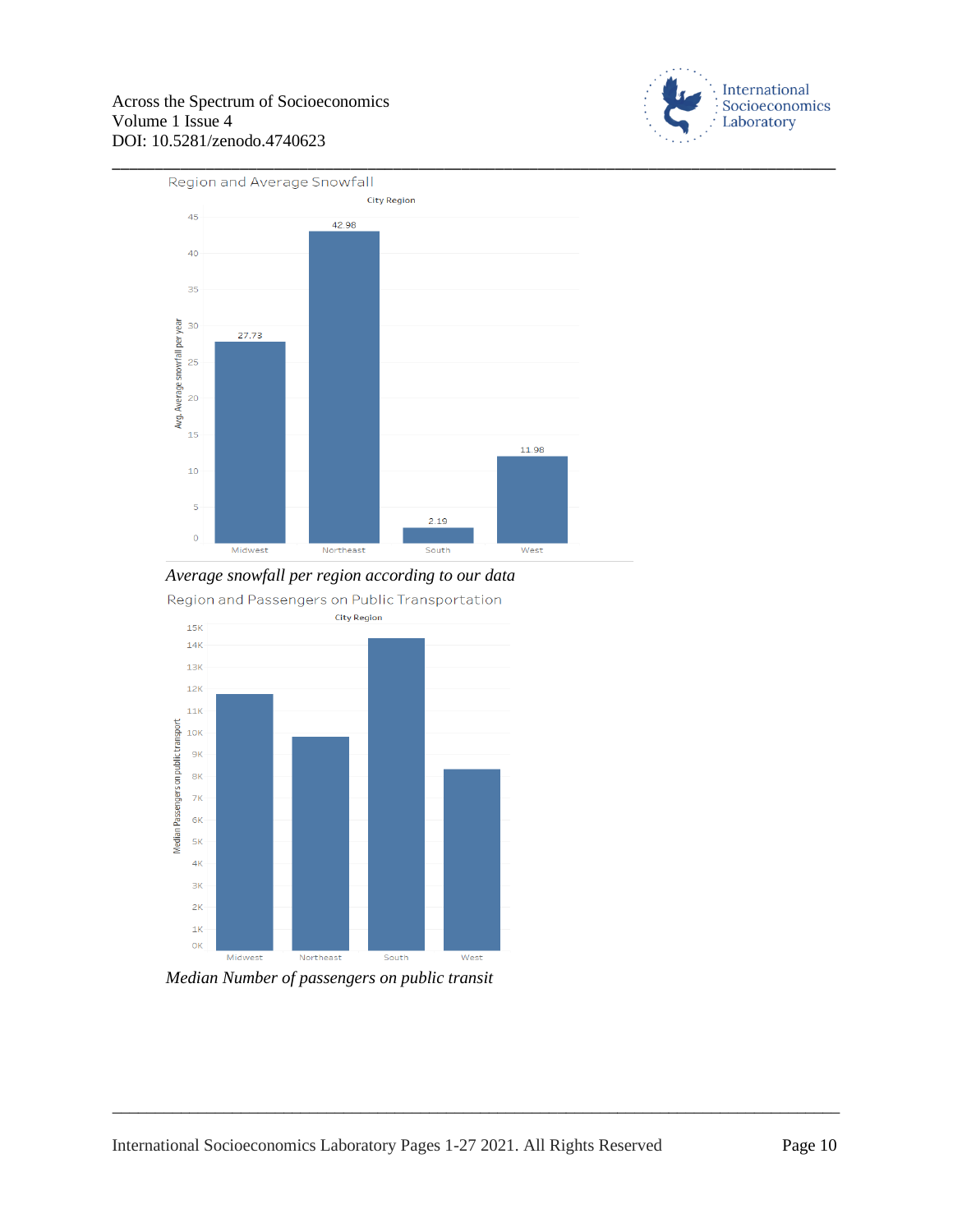



*Average number of passengers on public transport by region. Compared to the previous graph, the Northeast has much more commuters due to large outliers like NYC. However, we saw in the previous graph that when excluding outliers by looking at medians, the south has more commuters in its cities.*



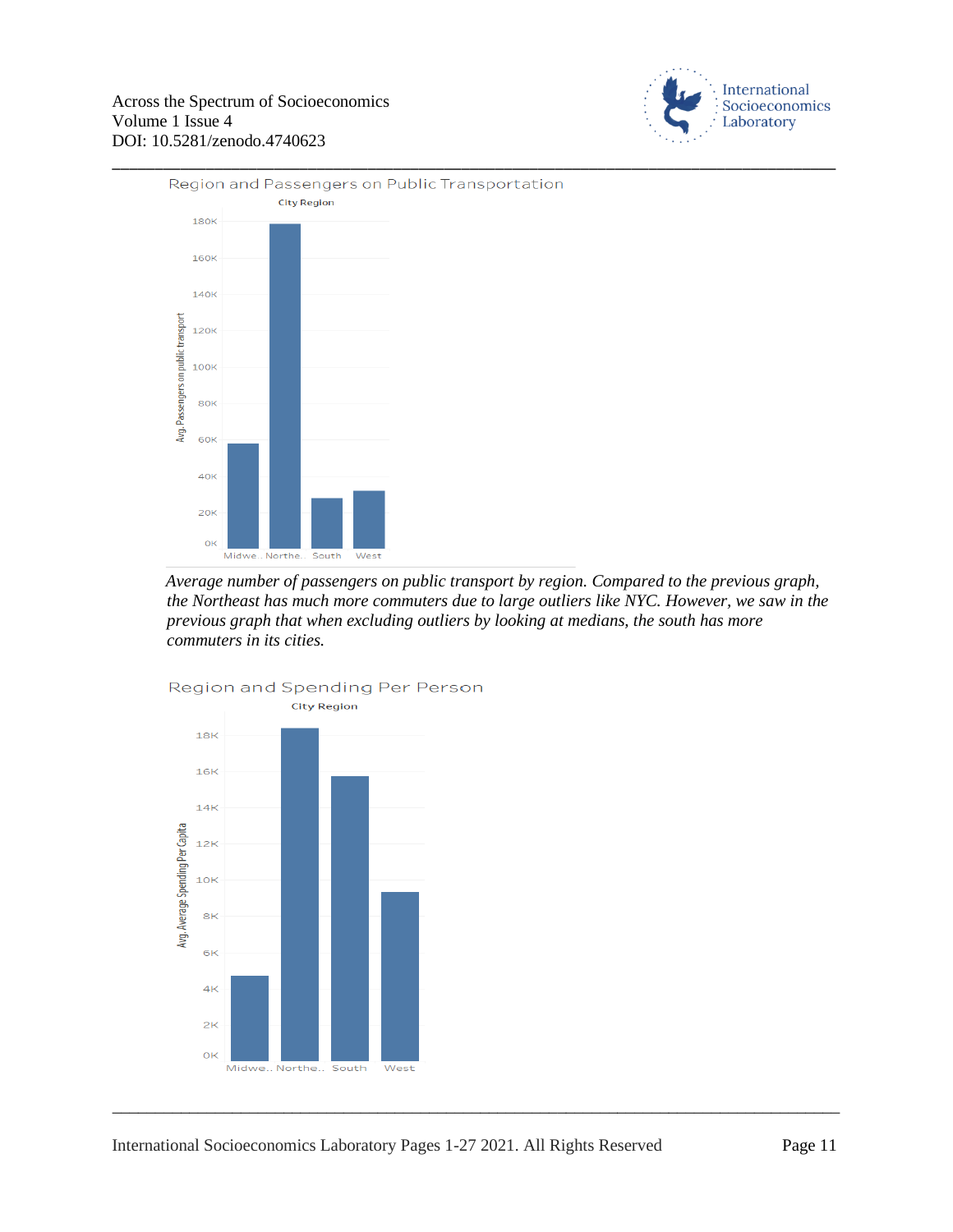

*Spending per person for public transport by region.*



\_\_\_\_\_\_\_\_\_\_\_\_\_\_\_\_\_\_\_\_\_\_\_\_\_\_\_\_\_\_\_\_\_\_\_\_\_\_\_\_\_\_\_\_\_\_\_\_\_\_\_\_\_\_\_\_\_\_\_\_\_\_\_\_\_\_\_\_\_\_\_\_\_\_\_\_\_\_\_\_\_\_\_\_\_

R*egions by average aggregate commute time. The Midwest has the highest times, followed by the Northeast, West, and South*



*Efficiency levels by Region.*

# **ANOVA**

|       | ANOVA - Aggregate Commute Time |    |             |
|-------|--------------------------------|----|-------------|
| Cases | Sum of Squares                 | đf | Mean Square |

| Cases              | Sum of Squares | di  | Mean Square |       | D          |
|--------------------|----------------|-----|-------------|-------|------------|
| <b>City Region</b> | 1902.917       |     | 634.306     | 6.799 | $\leq 001$ |
| <b>Residuals</b>   | 33772.513      | 362 | 93.294      |       |            |

Note. Type III Sum of Squares

In this figure, we can see that the City region has a significant correlation with average commute time, as our p-value is less than 0.05, which allows us to reject our null hypothesis.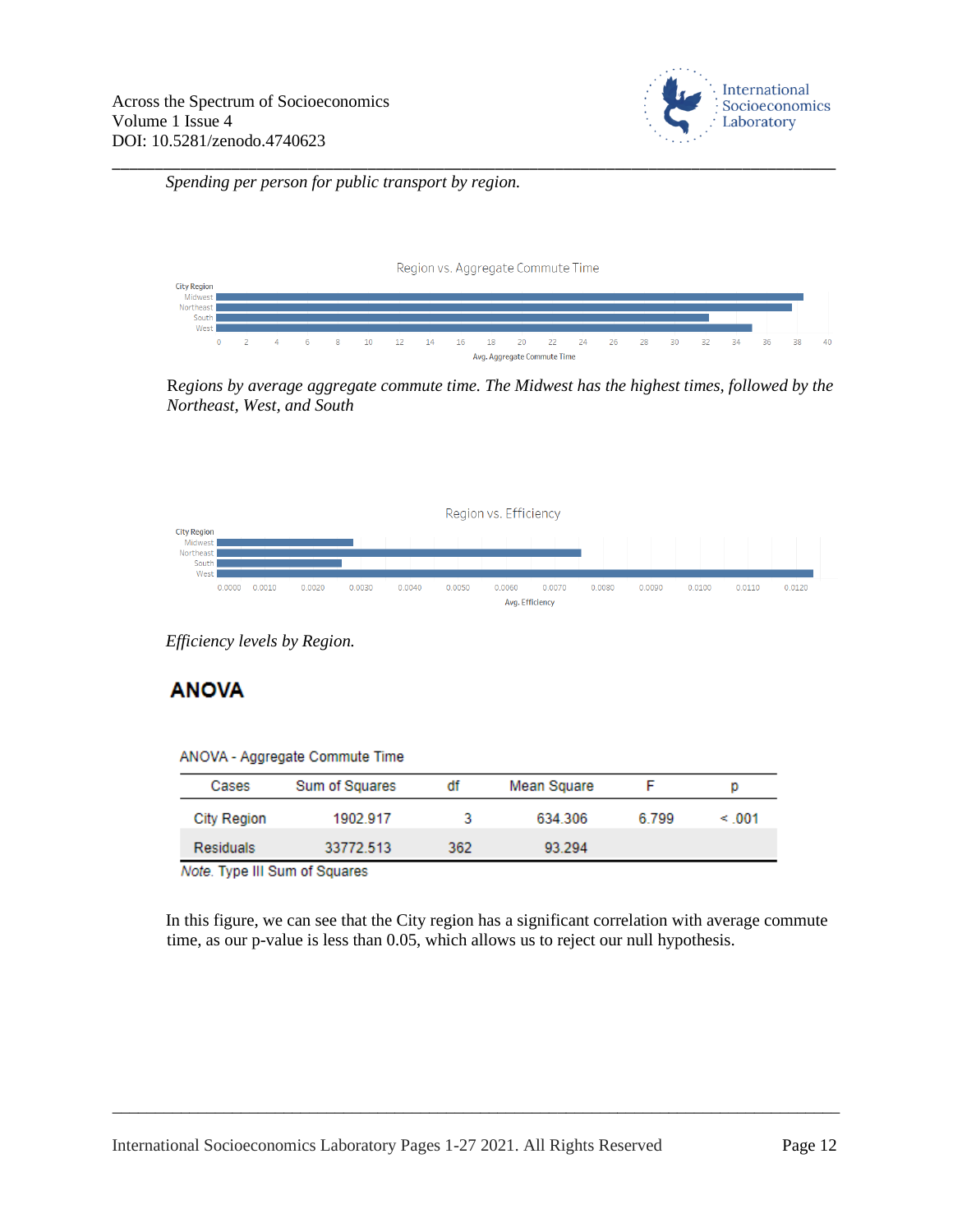

# **Descriptive Statistics**

#### **Descriptive Statistics**

|                       |         | Average snowfall per year |        |        |         | Aggregate Commute Time |          |        |  |  |
|-----------------------|---------|---------------------------|--------|--------|---------|------------------------|----------|--------|--|--|
|                       | Midwest | Northeast                 | South  | West   | Midwest | Northeast              | South    | West   |  |  |
| Valid                 | 81      | 100                       | 70     | 100    | 96      | 100                    | 70       | 100    |  |  |
| <b>Missing</b>        | 19      | $\bf{0}$                  | 0      | 0      | 4       | 0                      | $\bf{0}$ | 0      |  |  |
| Mean                  | 28.839  | 42.805                    | 2.010  | 14.490 | 38.390  | 37.625                 | 32.214   | 35.050 |  |  |
| <b>Std. Deviation</b> | 17.789  | 26.799                    | 3.969  | 21.800 | 9.406   | 9.817                  | 3.529    | 12.296 |  |  |
| Minimum               | 0.000   | 4.800                     | 0.000  | 0.000  | 27.000  | 22.000                 | 27.000   | 17.500 |  |  |
| Maximum               | 92.760  | 151.800                   | 22.200 | 72.800 | 60,000  | 52.000                 | 39.500   | 60,000 |  |  |

\_\_\_\_\_\_\_\_\_\_\_\_\_\_\_\_\_\_\_\_\_\_\_\_\_\_\_\_\_\_\_\_\_\_\_\_\_\_\_\_\_\_\_\_\_\_\_\_\_\_\_\_\_\_\_\_\_\_\_\_\_\_\_\_\_\_\_\_\_\_\_\_\_\_\_\_\_\_\_\_\_\_\_\_\_

Note. Excluded 1 rows from the analysis that correspond to the missing values of the split-by variable City Region

We see in this figure the average snowfall and commute time per region. The regions in order of most snowfall to least was Northeast, Midwest, West, and South. The regions by order of average commute time from greatest to least were Midwest, Northeast, West, and South.

## **Descriptive Statistics**

**Descriptive Statistics** 

|                |              |              | Efficiency   |              | <b>Total Working Population</b> |              |              |              |  |
|----------------|--------------|--------------|--------------|--------------|---------------------------------|--------------|--------------|--------------|--|
|                | Midwest      | Northeast    | South        | West         | Midwest                         | Northeast    | South        | West         |  |
| Valid          | 96           | 100          | 70           | 96           | 100                             | 100          | 70           | 100          |  |
| Missing        | 4            | 0            | 0            | 4            | 0                               | $\Omega$     | 0            | 0            |  |
| Mean           | 0.003        | 0.008        | 0.003        | 0.012        | 267930.190                      | 342681.850   | 455132.529   | 377412.210   |  |
| Std. Deviation | 0.005        | 0.010        | 0.009        | 0.014        | 296291.482                      | 867079.412   | 234026.429   | 433569.451   |  |
| Minimum        | $3.409e - 5$ | $5.640e - 4$ | $1.720e - 4$ | $1.087e - 4$ | 95227.000                       | 23851.000    | 130216.000   | 55403.000    |  |
| <b>Maximum</b> | 0.025        | 0.050        | 0.074        | 0.080        | $1.586e + 6$                    | $4.073e + 6$ | $1.128e + 6$ | $2.021e + 6$ |  |

Note. Excluded 1 rows from the analysis that correspond to the missing values of the split-by variable City Region

The regions by most Efficient to least are the West, Northeast, and South tied with Midwest. Regions with highest average working population in cities from greatest to least are South, West, Northeast, and Midwest.

## **Descriptive Statistics**

**Descriptive Statistics** 

|                |                | Average Spending Per Capita |           |           | Passengers on public transport |              |            |            |  |
|----------------|----------------|-----------------------------|-----------|-----------|--------------------------------|--------------|------------|------------|--|
|                | <b>Midwest</b> | Northeast                   | South     | West      | Midwest                        | Northeast    | South      | West       |  |
| Valid          | 93             | 99                          | 64        | 42        | 100                            | 100          | 70         | 100        |  |
| <b>Missing</b> |                |                             | 6         | 58        | $\bf{0}$                       | 0            | 0          | 0          |  |
| Mean           | 4714.283       | 7929.497                    | 14752.291 | 9336.403  | 54057.460                      | 179218.720   | 27578.286  | 148259.720 |  |
| Std. Deviation | 6229.485       | 12117.508                   | 13566.318 | 8442.919  | 131841.651                     | 602688.180   | 51334.302  | 192350.534 |  |
| Minimum        | 3.000          | 647.930                     | 1140.860  | 30.420    | 179,000                        | 1592.000     | 1486.000   | 303,000    |  |
| <b>Maximum</b> | 33837.600      | 96757.470                   | 90927.260 | 32152.140 | 530573.000                     | $2.788e + 6$ | 378255.000 | 834179.000 |  |

\_\_\_\_\_\_\_\_\_\_\_\_\_\_\_\_\_\_\_\_\_\_\_\_\_\_\_\_\_\_\_\_\_\_\_\_\_\_\_\_\_\_\_\_\_\_\_\_\_\_\_\_\_\_\_\_\_\_\_\_\_\_\_\_\_\_\_\_\_\_\_\_\_\_\_\_\_\_\_\_\_\_\_\_\_

Note. Excluded 1 rows from the analysis that correspond to the missing values of the split-by variable City Region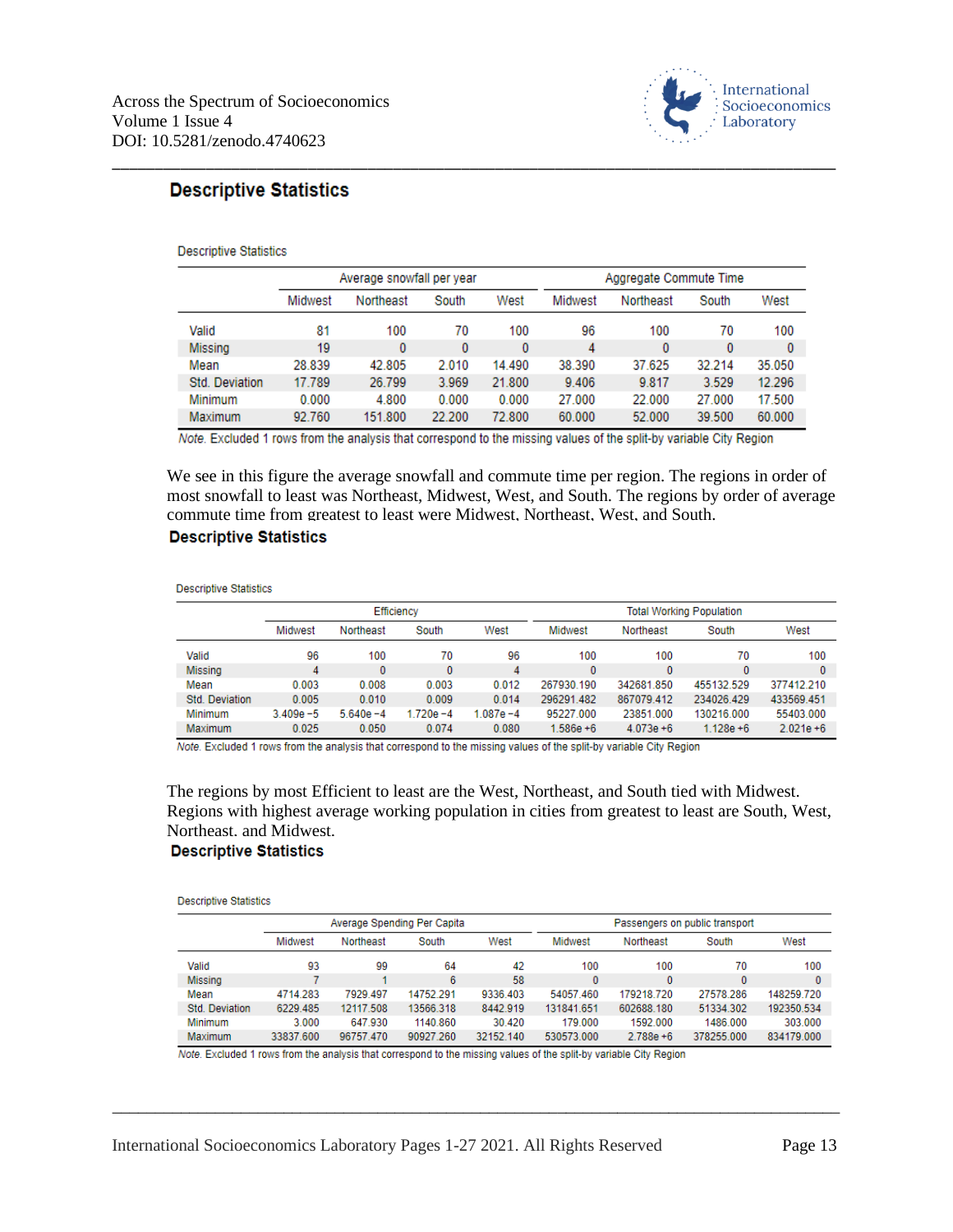

Regions from greatest to least spending per public transportation use were South, West, Northeast, and Midwest. By public transportation mean users from greatest to least, the regions are West, Northeast, Midwest, South (the Northeast and West are much larger here due mainly to large outliers such as Los Angeles and New York City).

\_\_\_\_\_\_\_\_\_\_\_\_\_\_\_\_\_\_\_\_\_\_\_\_\_\_\_\_\_\_\_\_\_\_\_\_\_\_\_\_\_\_\_\_\_\_\_\_\_\_\_\_\_\_\_\_\_\_\_\_\_\_\_\_\_\_\_\_\_\_\_\_\_\_\_\_\_\_\_\_\_\_\_\_\_

## **Data Analysis**

## *Formula***:**

Efficiency=Passengers on Public Transport/Total Working Population/Median Commute Time

In order to interpret the effects of numbered variables, we utilized a linear regression test on all data values of all years on efficiency values. We see that the correlation for number of passengers on public transport ( $p = 0.001$ ), total working population ( $p = 0.001$ ), average spending per capita ( $p=0.018$ ), and city region all have a significant correlation with efficiency. However, average snowfall per year was found to not be significantly correlated with the efficiency. More evaluation on every variable will be given in the following paragraphs. Interestingly, we found that as spending per capita increased, efficiency decreased. All the appropriate correlation values can be seen in the following chart with the unstandardized values.

#### Model Summary - Efficiency ▼

| Model | R     | R <sup>2</sup> | Adjusted R <sup>2</sup> | <b>RMSE</b> |
|-------|-------|----------------|-------------------------|-------------|
| H۵    | 0.000 | 0.000          | 0.000                   | 0.013       |
| н.    | 0.422 | 0.178          | 0.166                   | 0.011       |

#### **ANOVA**

| Model |            | Sum of Squares | df  | Mean Square  |         |        |
|-------|------------|----------------|-----|--------------|---------|--------|
| н.    | Regression | 0.008          |     | 0.002        | 15 4 65 | < 0.01 |
|       | Residual   | 0.037          | 286 | $1.305e - 4$ |         |        |
|       | Total      | 0.045          | 290 |              |         |        |

Note. The intercept model is omitted, as no meaningful information can be shown.

#### Coefficients

| Model          |                                 | Unstandardized | <b>Standard Error</b> | Standardized |          | p           |
|----------------|---------------------------------|----------------|-----------------------|--------------|----------|-------------|
| H <sub>0</sub> | (Intercept)                     | 0.005          | 7.334e-4              |              | 7.415    | < 0.01      |
| н,             | (Intercept)                     | 0.008          | 0.001                 |              | 6.468    | $\leq 0.01$ |
|                | Passengers on public transport  | $2.612e - 8$   | $3.719e - 9$          | 0.776        | 7.024    | $\leq 0.01$ |
|                | <b>Total Working Population</b> | $-1.372e - 8$  | $2.377e - 9$          | $-0.651$     | $-5.775$ | < 0.01      |
|                | Average snowfall per year       | $1.388e - 5$   | $2.768e - 5$          | 0.029        | 0.502    | 0.616       |
|                | Average Spending Per Capita     | $-7.234e - 9$  | $3.036e - 9$          | $-0.129$     | $-2.382$ | 0.018       |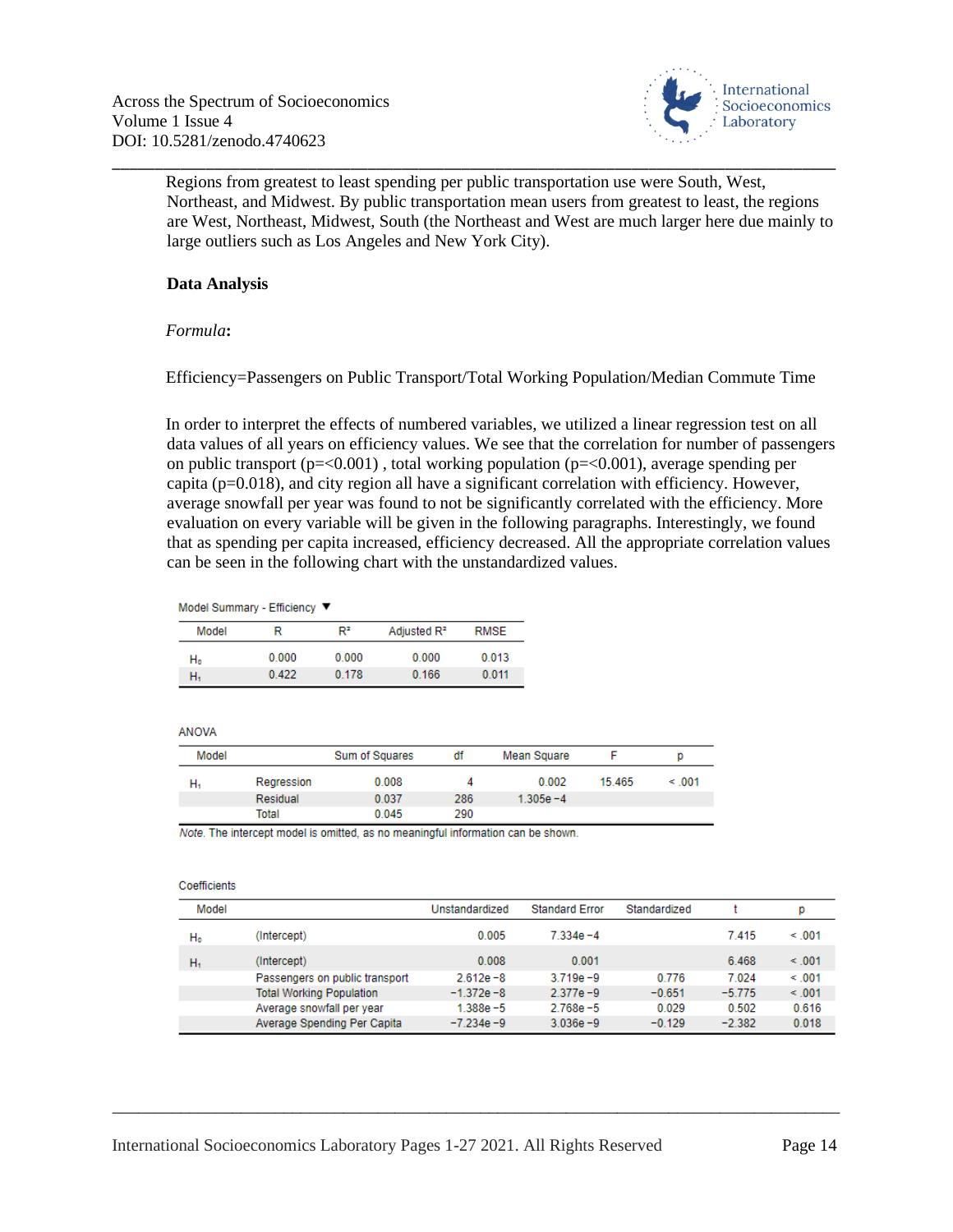

## **Total working population compared to those who take public transportation**

\_\_\_\_\_\_\_\_\_\_\_\_\_\_\_\_\_\_\_\_\_\_\_\_\_\_\_\_\_\_\_\_\_\_\_\_\_\_\_\_\_\_\_\_\_\_\_\_\_\_\_\_\_\_\_\_\_\_\_\_\_\_\_\_\_\_\_\_\_\_\_\_\_\_\_\_\_\_\_\_\_\_\_\_\_

It is important to know if the percentage of people who take public transportation is the majority of the population. If it is, the system is probably efficient and if it is not the public transportation system is not as good as it could be. In this data, the p value is always less than .001, which is less than .005, so it is significant. This means that the system is efficient.

## **Population effect on spending per capita (p=0.051)**

This section examines if a larger working population means a higher spending per capita. This essentially asks if larger cities spend more per person. For all years and values, we found that there is no significance ( $p=0.051$ ). For 2019, there still is no significant correlation ( $p=0.352$ ). For 2018, the correlation was insignificant ( $p=0.396$ ). For 2017 it was also insignificant  $(p=0.284)$ . For 2016, it was insignificant (p=0.385). For 2015, it was insignificant as well  $(p=0.298)$ . This proves that larger cities do not always spend more money per person for public transportation.

| Coefficients |                                 |                |                       |              |          |             |
|--------------|---------------------------------|----------------|-----------------------|--------------|----------|-------------|
| Model        |                                 | Unstandardized | <b>Standard Error</b> | Standardized |          | p           |
| $H_0$        | (Intercept)                     | 75399.228      | 12175.781             |              | 6.193    | $\leq 0.01$ |
| н,           | (Intercept)                     | 90202.655      | 14278.252             |              | 6.317    | < 0.01      |
|              | <b>Total Working Population</b> | $-0.041$       | 0.021                 | $-0.111$     | $-1.961$ | 0.051       |

#### ANOVA V

| Model |            | Sum of Squares | df  | Mean Square  |       |       |
|-------|------------|----------------|-----|--------------|-------|-------|
| Ħ1    | Regression | $7.290e +7$    |     | $7.290e + 7$ | 0.595 | 0.441 |
|       | Residual   | $3.630e + 10$  | 296 | $1.226e + 8$ |       |       |
|       | Total      | $3.637e + 10$  | 297 |              |       |       |

Note. The intercept model is omitted, as no meaningful information can be shown.

#### **Correlation by region**

We found that there is a significant correlation between the region of the city being examined and the efficiency of the public transportation system within that city ( $p < 0.001$ ). We also found a significant correlation between the city region and average commute time ( $p < 0.001$ ). Average spending per capita also had a significant difference by region ( $p < 0.001$ ).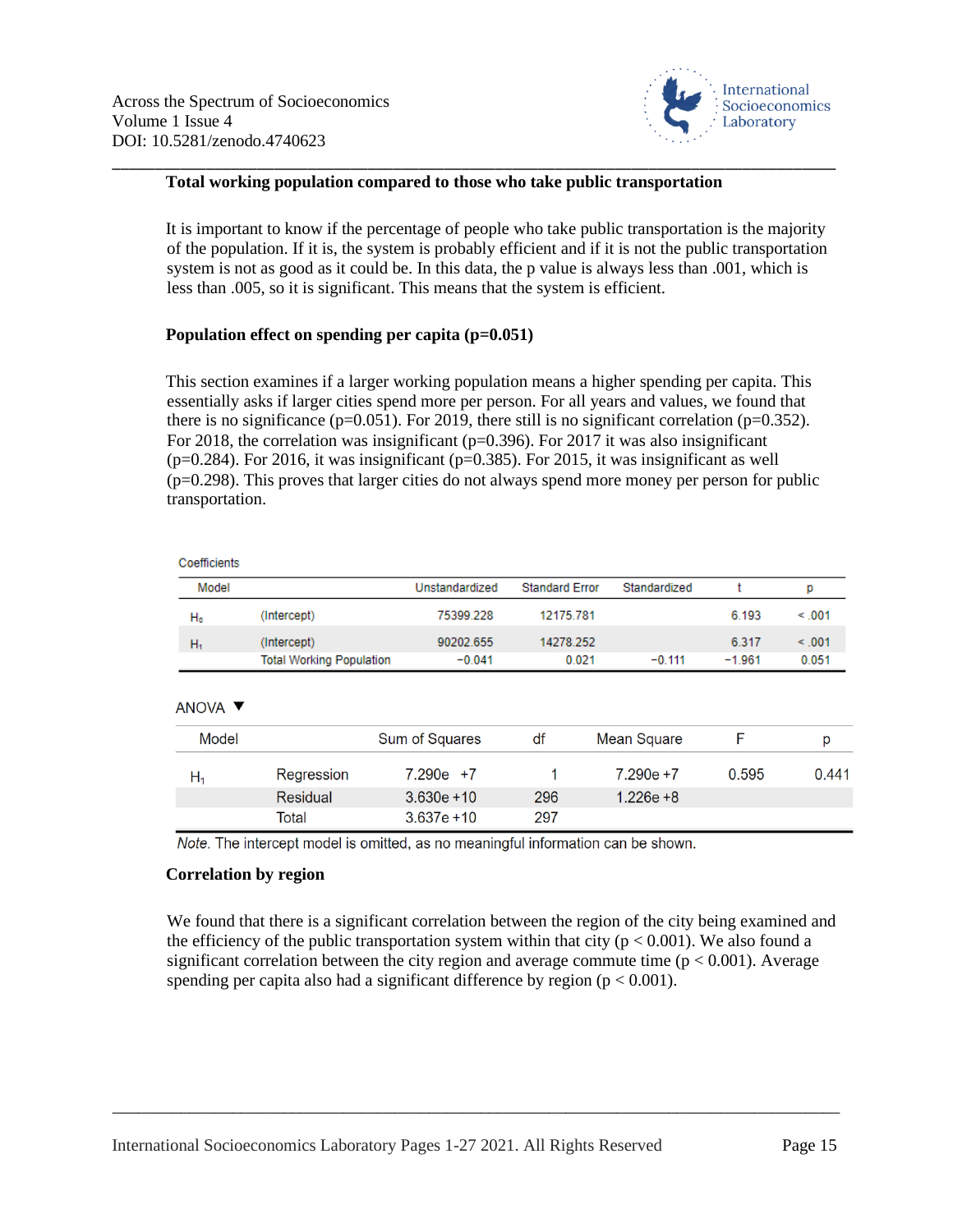

| <b>ANOVA - Efficiency</b> |                |     |              |        |            |  |  |  |  |
|---------------------------|----------------|-----|--------------|--------|------------|--|--|--|--|
| Cases                     | Sum of Squares | df  | Mean Square  |        | p          |  |  |  |  |
| <b>City Region</b>        | 0.019          |     | 0.006        | 24.291 | $\leq 001$ |  |  |  |  |
| <b>Residuals</b>          | 0.094          | 362 | $2.585e - 4$ |        |            |  |  |  |  |

Note. Type III Sum of Squares

## **Snowfall effects on Average Commute Time, Budget, Efficiency**

The effect of snowfall on multiple transit factors is quite clear, as it surely does not affect budget, commute time, or efficiency entirely. First analyzing the snowfall's p value, it remains greater than 0.05 in all years from 2015 to 2019. Based on this, the success and practicality of transit systems is not impacted by snowfall. Seeing how this relates to budget, the p value for budgets also remains above 0.05 in the majority of years of collected data. In order, it follows with 0.085, 0.084, 0.083, 0.420, 0.032. As 2019 is the only year where snowfall influenced the budget, this outlier concludes that there is some relation to increased budget as well as increased snowfall. Finally, the average commute time on a national basis remains over 0.05 in terms of the p value. For all years 2015-2019, this is depicted. Overall, snowfall does not influence anything in terms of average commute time or efficiency but has recently shown effects on budget plus spending.

The number of passengers has shown to consistently not impact efficiency. In the context of efficiency, there is no shown significance which correlates to the number of passengers. Analyzing the given data, such can be proven consistently. In 2015, a p value of 0.118 can be noted. From 2016-2019 in order, the p value follows with 0.065, 0.075, 0.124, 0.070. In every given year, a p value greater than 0.05 can be noted. All in all, it is evident that the number of passengers does not impact efficiency. No matter how many people board transit, the success of the ride is influenced by other factors.

\_\_\_\_\_\_\_\_\_\_\_\_\_\_\_\_\_\_\_\_\_\_\_\_\_\_\_\_\_\_\_\_\_\_\_\_\_\_\_\_\_\_\_\_\_\_\_\_\_\_\_\_\_\_\_\_\_\_\_\_\_\_\_\_\_\_\_\_\_\_\_\_\_\_\_\_\_\_\_\_\_\_\_\_\_

#### **How median time travel affects efficiency**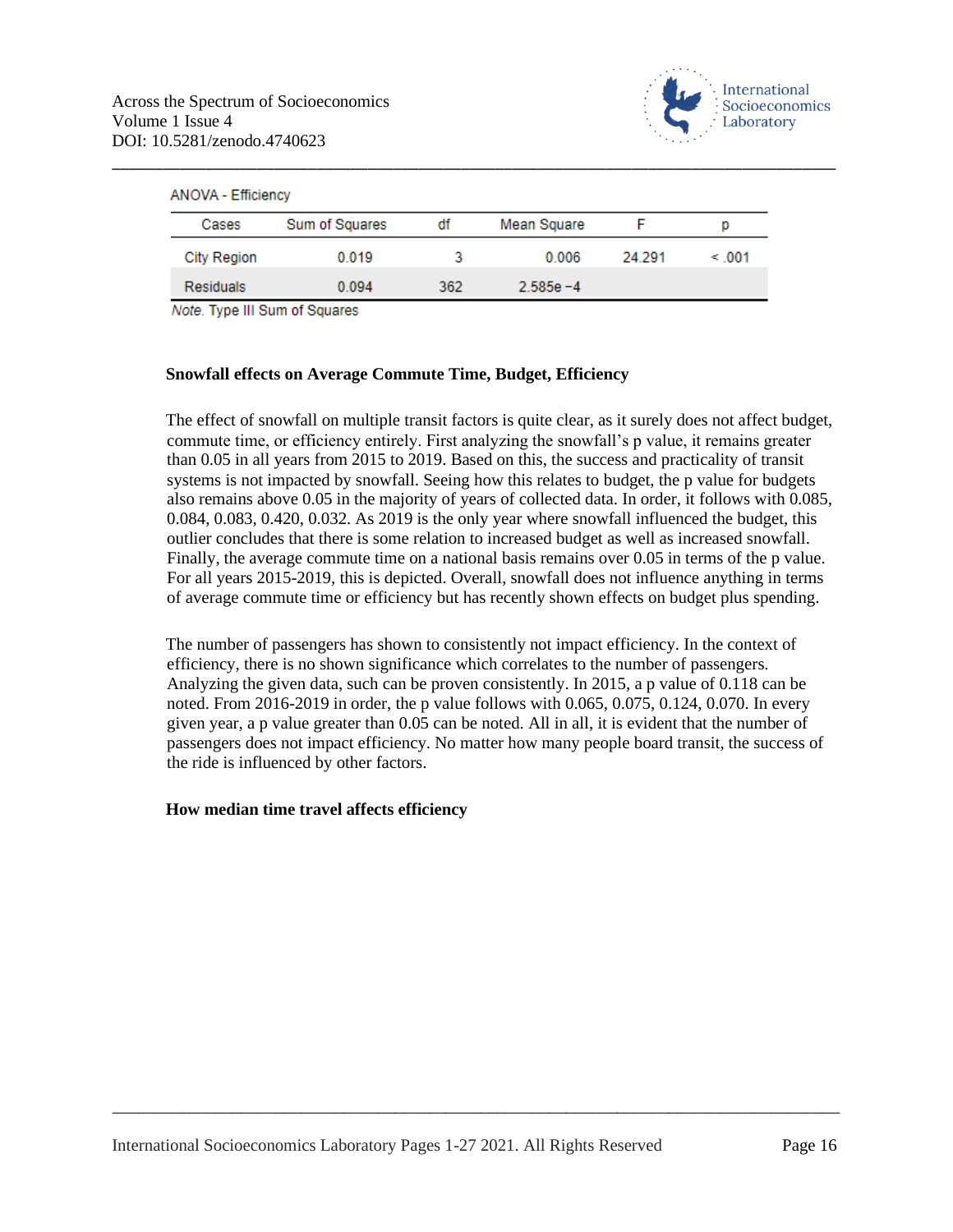

| <b>Model Summary</b> |             |                        |                         |                |                       |       |              |       |       |
|----------------------|-------------|------------------------|-------------------------|----------------|-----------------------|-------|--------------|-------|-------|
| Model                | R           | $R^2$                  | Adjusted R <sup>2</sup> | <b>RMSE</b>    |                       |       |              |       |       |
| 1                    | 0.010       | 0.000                  | $-0.003$                | 0.011          |                       |       |              |       |       |
| ANOVA V              |             |                        |                         |                |                       |       |              |       |       |
| Model                |             | Sum of Squares         |                         | df             | <b>Mean Square</b>    | F     | р            |       |       |
| 1                    | Regression  | $4.435e - 6$           |                         | 1              | $4.435e - 6$          | 0.037 | 0.848        |       |       |
|                      | Residual    |                        | 0.043                   | 360            | $1.200e - 4$          |       |              |       |       |
|                      | Total       |                        | 0.043                   | 361            |                       |       |              |       |       |
| Coefficients         |             |                        |                         |                |                       |       |              |       |       |
| Model                |             |                        |                         | Unstandardized | <b>Standard Error</b> |       | Standardized | t     | p     |
| 1                    | (Intercept) |                        |                         | 0.006          | 0.002                 |       |              | 2.822 | 0.005 |
|                      |             | Aggregate Commute Time |                         | $1.130e - 5$   | $5.879e - 5$          |       | 0.010        | 0.192 | 0.848 |

As seen by the chart above, the correlation between aggregate commute times within cities and efficiency is not significant. We conclude this information because the P value is larger than 0.05. This information includes all of the years collectively. For the individual years, all but 2017 and 2016 show that the correlation is also insignificant. For the year 2019, the P value was 0.054. For the year 2018, the P value was 0.053. The P value of 2017 was shown to be 0.032. This significance was represented in 2016 as well where the P value was equal to 0.008. Finally, for the year 2015, 0.324 was equal to the P value.

## **How the number of passengers affects the median commute time**

|  |  | All Years ( $p = < 0.001$ ) |
|--|--|-----------------------------|
|--|--|-----------------------------|

ANOVA V

| Model |            | Sum of Squares | df  | Mean Square |        | p           |
|-------|------------|----------------|-----|-------------|--------|-------------|
| н,    | Regression | 1854.913       |     | 1854.913    | 19.964 | $\leq 0.01$ |
|       | Residual   | 33820.517      | 364 | 92.914      |        |             |
|       | Total      | 35675.430      | 365 |             |        |             |

Based on the chart above, there seems to be a significant relationship between the dependent variable of median commute time and the total amount of passengers. The overall p-value between all the years is shown to be less than 0.001, deeming this correlation very significant. Despite only 2019 and 2015 having p-values that are less than 0.05 (with 2019 having a p-value of 0.027 and 2015 having a p-value of 0.048), this was enough to make the overall p-value be significant. Therefore, it can be concluded that having a larger number of passengers does equate to longer commute times.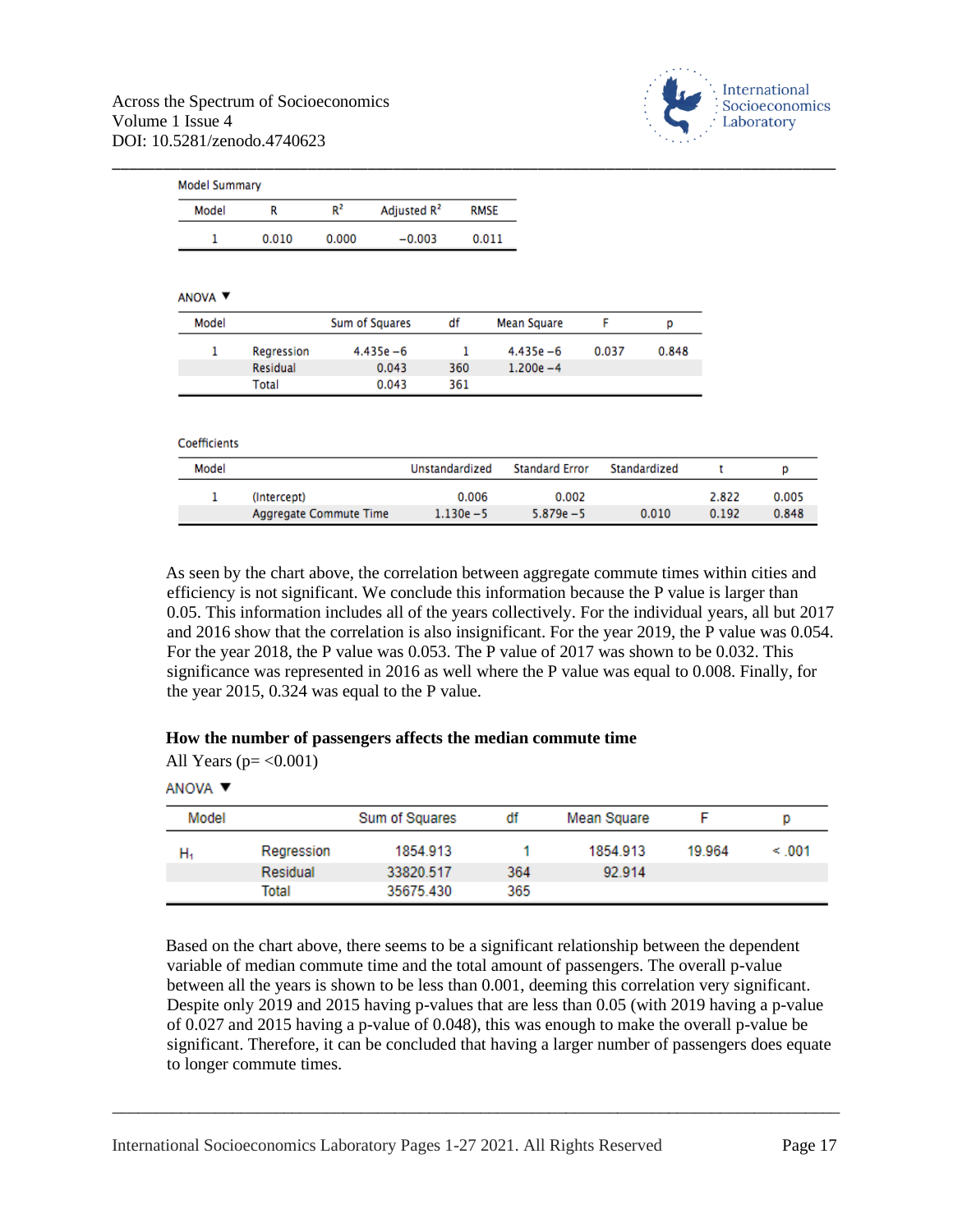

| ANOVA V |            |                |     |              |       |       |  |  |
|---------|------------|----------------|-----|--------------|-------|-------|--|--|
| Model   |            | Sum of Squares | df  | Mean Square  |       | p     |  |  |
| н,      | Regression | $7.515e - 4$   |     | $7.515e - 4$ | 4.972 | 0.026 |  |  |
|         | Residual   | 0.046          | 307 | $1.512e - 4$ |       |       |  |  |
|         | Total      | 0.047          | 308 |              |       |       |  |  |

## **The effect of spending per person on efficiency (p=0.026)** All Years

From the graph above, we determined that the effect of spending per person on efficiency is significant because the P-values of the charts following were all less than 0.05. It is shown that in the years 2016, 2017, 2018, and 2019, the relationship between spending per person and efficiency is significant, which greatly contributed to the P-value in our chart which depicted all the years. In 2015, the data was significant. However, the P-value was 0.024 which is much greater than the P-values in the other graphs that were reported to be less than 0.001.

When comparing the total working population to the dependent variable of average spending per capita, we see a p-value of above .05. Although this number is very close to confirming the two as statistically significant, it is not enough. As a result, we can conclude there is no statistical correlation between total working population and average spending per capita. More research can be done to see if cities with higher population spend more per person, but our research shows there is no correlation.

# **Spending per capita compared to median commute time**

When comparing spending per capita to median commute time, we see an R2value of 0.124, suggesting that the two variables have very little correlation. The p value is 0.005, which indicates that this lack of correlation is not statistically significant. Therefore, we can conclude that there is no relation between spending per capita to median commute time, though logically spending more on improving and maintaining a transport system should correlate with shorter commute times, as this would indicate that the improvements made are ones that benefit the customer by decreasing their commute time.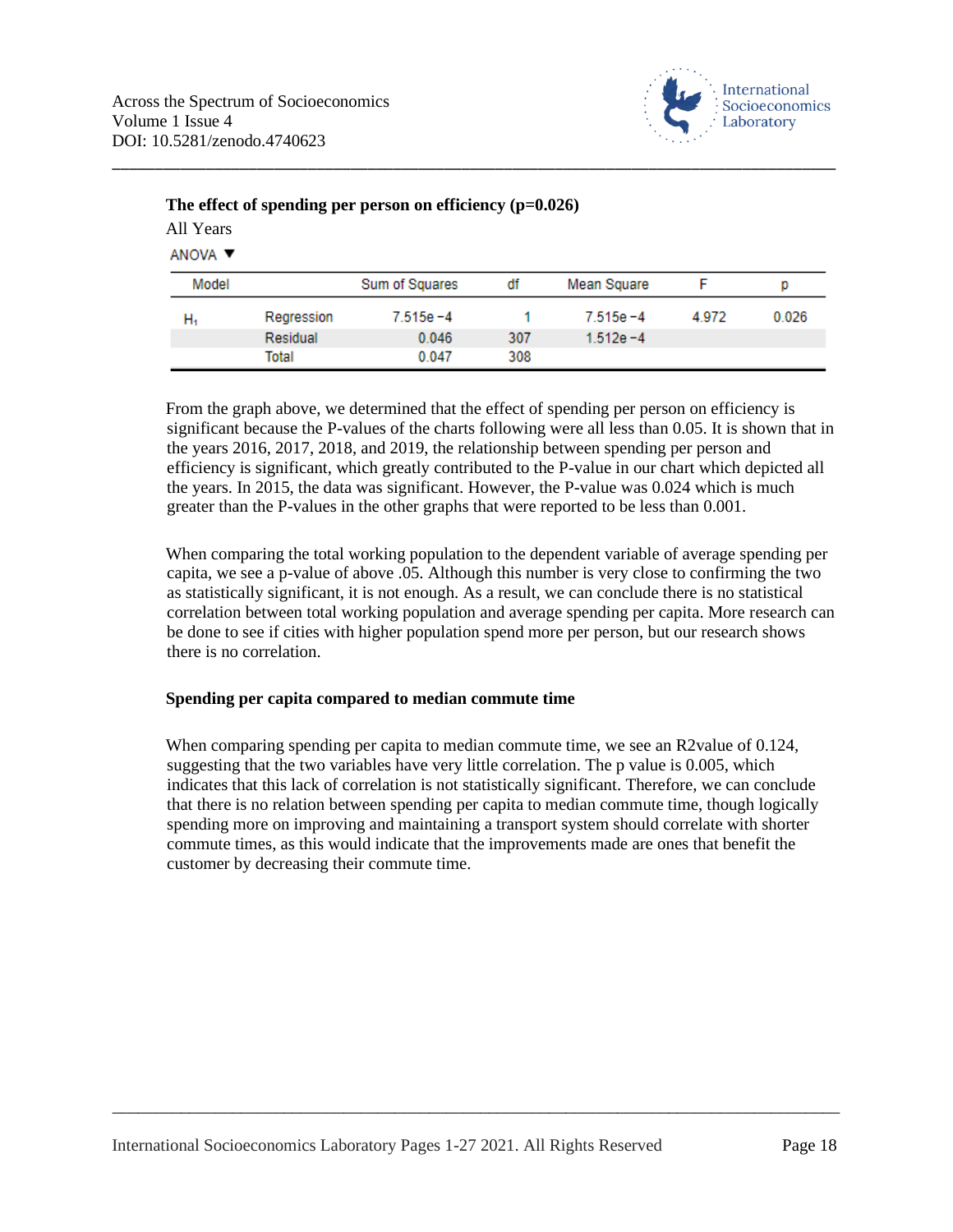

| Model | R          | $R^2$ | Adjusted R <sup>2</sup> |    | RMSE        |       |       |
|-------|------------|-------|-------------------------|----|-------------|-------|-------|
| $H_0$ | 0.000      | 0.000 | 0.000                   |    | 8.228       |       |       |
| $H_1$ | 0.353      | 0.124 | 0.110                   |    | 7.763       |       |       |
| Model |            |       | Sum of Squares          | df | Mean Square | F     | р     |
| $H_1$ | Regression |       | 521.921                 | 1  | 521.921     | 8.661 | 0.005 |
|       |            |       | 3675.856                | 61 | 60.260      |       |       |
|       | Residual   |       |                         |    |             |       |       |

| Model |                             | Unstandardized | Standard Error | Standardized |        |         |
|-------|-----------------------------|----------------|----------------|--------------|--------|---------|
| H0    | (Intercept)                 | 35.748         | 1.037          |              | 34.483 | - 001 > |
| $H_1$ | (Intercept)                 | 34.831         | 1.026          |              | 33.937 | - 001 > |
|       | Average Spending Per Capita | $1.445e - 5$   | $4.911e - 6$   | 0.353        | 2.943  | 0.005   |

The above linear regressions show the relationship between the aggregate commute time and the average spending per capita

## **Discussion**

Snowfall affects public transportation budgets and efficiency in several ways. For instance, it affects efficiency because of the delays that snowfall causes. For example, in many cities that don't typically go through snowstorms, even minor snow can cause serious problems. The infrastructure and transportation mechanisms might not be suited to endure these conditions, and most of the time they break down. This can occur in a train system, adding 20-30 minutes to commute time. Secondly, snowfall forces transportation agencies to cancel some routes due to safety. Many above ground vehicles, such as buses, become less frequent. This is due to either the company shutting down the routes for safety because of low visibility and bad traction, or the snow stopping the drivers from getting anywhere. Thirdly, snow has many indirect effects. In places with both frequent and infrequent snowfall, the roads get closed, forcing any available drivers to find new ways to get to the right destinations and making travel time a lot longer. In many cases, these problems or the possibility of these problems stops riders from attempting to take public transportation, decreasing ridership. The second problem with snowfall is that it causes major costs for the companies. Snowstorms make public transportation companies lose money through the loss of fares with lower ridership, having to pay workers even if they aren't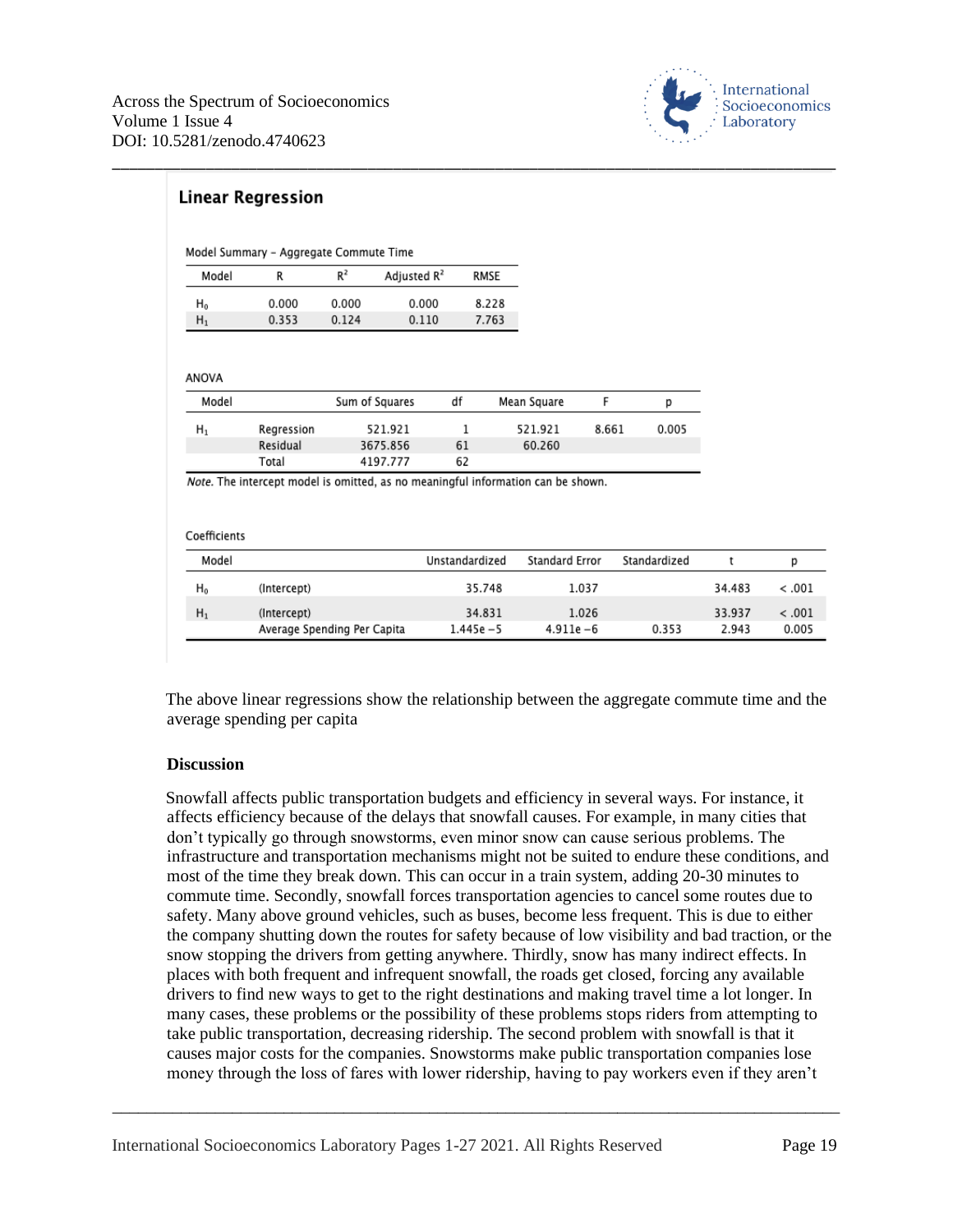

able to work properly or at all, as well as with repairs to any damage to vehicles or machines used in the transportation. Even with the chance of them accounted for, snowstorms cost a lot of money. For example, in New York City, snow is not an uncommon thing in the winter. However, in 2011 a major snowstorm took place, shutting down almost all parts of the MTA, costing them over 30 million dollars, not including repairs. However, it is even worse in places that don't typically get snow, such as cities in Texas and California. Because they do not have the necessary preparations for these light snow falls that occur every few years, it costs them more in reparations than their budgets can handle.

\_\_\_\_\_\_\_\_\_\_\_\_\_\_\_\_\_\_\_\_\_\_\_\_\_\_\_\_\_\_\_\_\_\_\_\_\_\_\_\_\_\_\_\_\_\_\_\_\_\_\_\_\_\_\_\_\_\_\_\_\_\_\_\_\_\_\_\_\_\_\_\_\_\_\_\_\_\_\_\_\_\_\_\_\_

Using our data, we were able to calculate average spending per capita. This was done by dividing the budget by the passengers on public transport. We ran a linear regression and an anova to see if there was a correlation between the number of passengers and the amount the city spends per person on public transport. There was no statistical significance between passengers on public transport and average spending per person. However, we did notice some patterns in the average spending per person when looking region by region. The Northeastern region spent an average of \$27,913.01 per person using their public transport system. The South region spent an average of \$24,152.34, and the West region had an average spending of \$13,454.31. The Midwest region stands out immensely with an average spending per capita of \$123,012.61. This is most likely due to the Midwest having the lowest ridership out of the regions. Areas like New York and Boston in the Northeast have a much higher percentage on average of the total working population riding on public transport than a city in the Midwest, like Lincoln, Nebraska. The same can be said for Southern cities like Washington D.C. which has over ⅓ people in their working population using public transport! Another factor to consider is that some regions are willing to spend more on their transport system. Different systems have different levels of efficiency. Light-Rail systems have been shown in previous studies to be the least efficient mode of transport, while subways are considerably more efficient. It is entirely plausible that cities in the Midwest have a much smaller need for more efficient transport systems like subways because their cities are considerably less dense than areas like New York. Subways can provide exponentially more rides and passengers than a tram or trolley system but could be impractical due to the lack of density in midwestern cities. Light-Rail systems have the benefit of being easier to construct and stretch to long distance but carry sizably less passengers. For less dense cities that are found in the Midwest, it makes sense to build a light-rail system instead of a subway, even if it is more efficient and costs more per person. A New Yorker can take the subway many times in a day, as they traverse the city and stop by different sight-seeing locations. Meanwhile, a light-rail system makes more sense for a small midwestern city, who's occupants only rely on public transport to get to work and home. Subways will provide considerably more rides, but the Midwest does not have the density to support running as many lines and stops if they build a subway in the first place. With more riders comes more money spent. New York is willing to spend billions because their citizens will take many more subway rides than a person trying to traverse through his hometown in the Midwest. This institution of less efficient systems is the most plausible cause for the high spending-per-capita of the Midwest region.

In the United States of America, there are many different types of cities ranging from more urban areas to rural. Because of this diversity, there are different population numbers such as New York City which currently has a population of about 8.5 million people (not including the people who commute in and out of the state every day) to 680,000 people in El Paso, Texas. This range in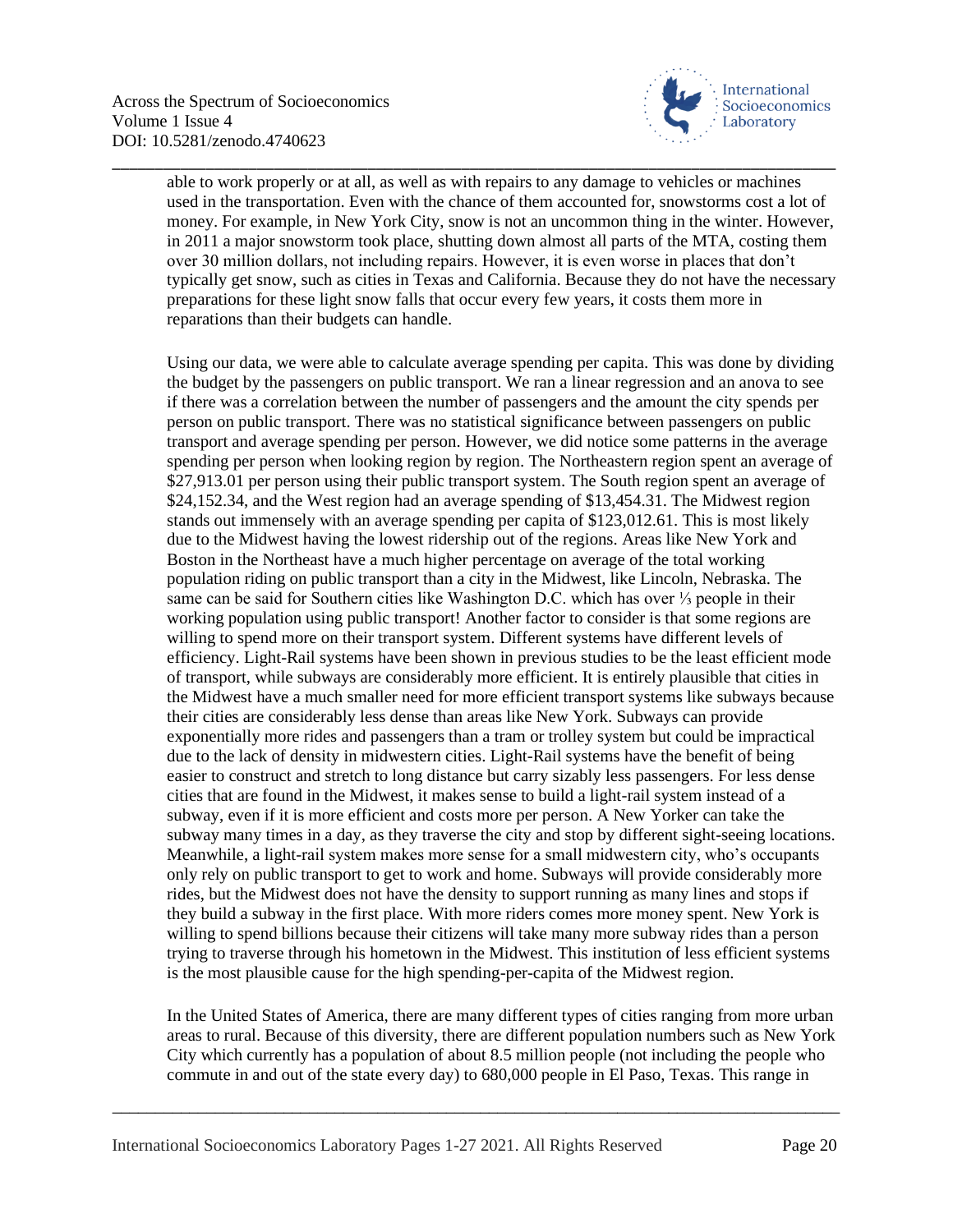

population however does not necessarily correlate with the spread of people in the city. As New York City is a very dense community it also lies in the Northeastern region. The Northeastern part of the nation contains 11 states. There are 162,257 square miles of land in the northeast. This can be compared to another region, the Midwest. The Midwest has 12 states, and it is 821,000 square miles. The landmass makes the Midwest compared to the size of Mexico. This comparison can also be shown by population. The Northeast contains around 55,982,803 people while the Midwest has 65,000,000. When you divide the population by the square miles for the Midwest, you get the number 80246.9135802. When you use this equation for the Northeast, the number is much smaller: 345.025502752. These numbers represent the disproportional relationships between the population and amount of land throughout the country's regions. This pertains to transit systems as well because some cities will have to account for more areas and more passengers, or vice versa. New York City, for example, takes into account 665 miles of subway lines with countless stops, while the Metro of Washington DC has 117 miles. The population of these respective cities is very different since New York City has around 5.6 million riders daily and Washington DC has 626,000. If we divide the number of daily riders by miles covered by the transit systems, we, once again, will see the disproportional relationship between daily riders and mileage by their underground railroad systems. New York City's quotient to that equation is 8421.05263158 while Washington DC's metro's quotient is 5350.42735043. The difference of over 3000 highlights the disparity between cities across the nation in terms of population, land, and coverage of transit lines.

\_\_\_\_\_\_\_\_\_\_\_\_\_\_\_\_\_\_\_\_\_\_\_\_\_\_\_\_\_\_\_\_\_\_\_\_\_\_\_\_\_\_\_\_\_\_\_\_\_\_\_\_\_\_\_\_\_\_\_\_\_\_\_\_\_\_\_\_\_\_\_\_\_\_\_\_\_\_\_\_\_\_\_\_\_

The use and spending of public transportation are unequally dispersed throughout the entire nation. Reports conclude that New York City/New York spends the most money on public transportation also known as the MTA. The same reports display that 56.5% of New York residents exploit public transportation on a daily basis, "with Jersey City in New Jersey where 47.6% of the residents use public transportation instead of commuting by car being a close runner-up." Now, it is no surprise that New York City has the most people who use public transport because New York City has one of the greatest populations in the nation with a whopping 18,823,000 people occupying the city. Compared to other cities, New York City has a massive population which significantly contributes to the high percentage of public transportation users. In New Orleans, Louisiana, for instance, there is only 7.8% of the population that utilizes public transport daily. This should not be seen as a really low percentage considering its population (998,000, which is almost 18 times smaller than the New York City population) Additionally, the population and the percentage of people who use public transport directly affects the budget and how much each city pays for their public transportation. For example, New Orleans spends \$109 million to run its public transit system as of 2020, compared to New York City which spends so much that the MTA faces an \$8 billion deficit through 2024. Additionally, in comparison, New Jersey, which holds the second greatest percentage of public transport users went from spending \$2 billion to \$2.6 billion for public transport, as of 2020. Another large public transit system to consider is in California. In California, sources display that San Francisco Bay Area, which has a 7.75 million population, has the most effective system in California. California, due to its high population and expenses, has paid \$12 billion in expenses for its public transport system.

The efficiency in this formula of the public transportation of a city is determined by the number of people taking public transport divided by the total working population divided by the median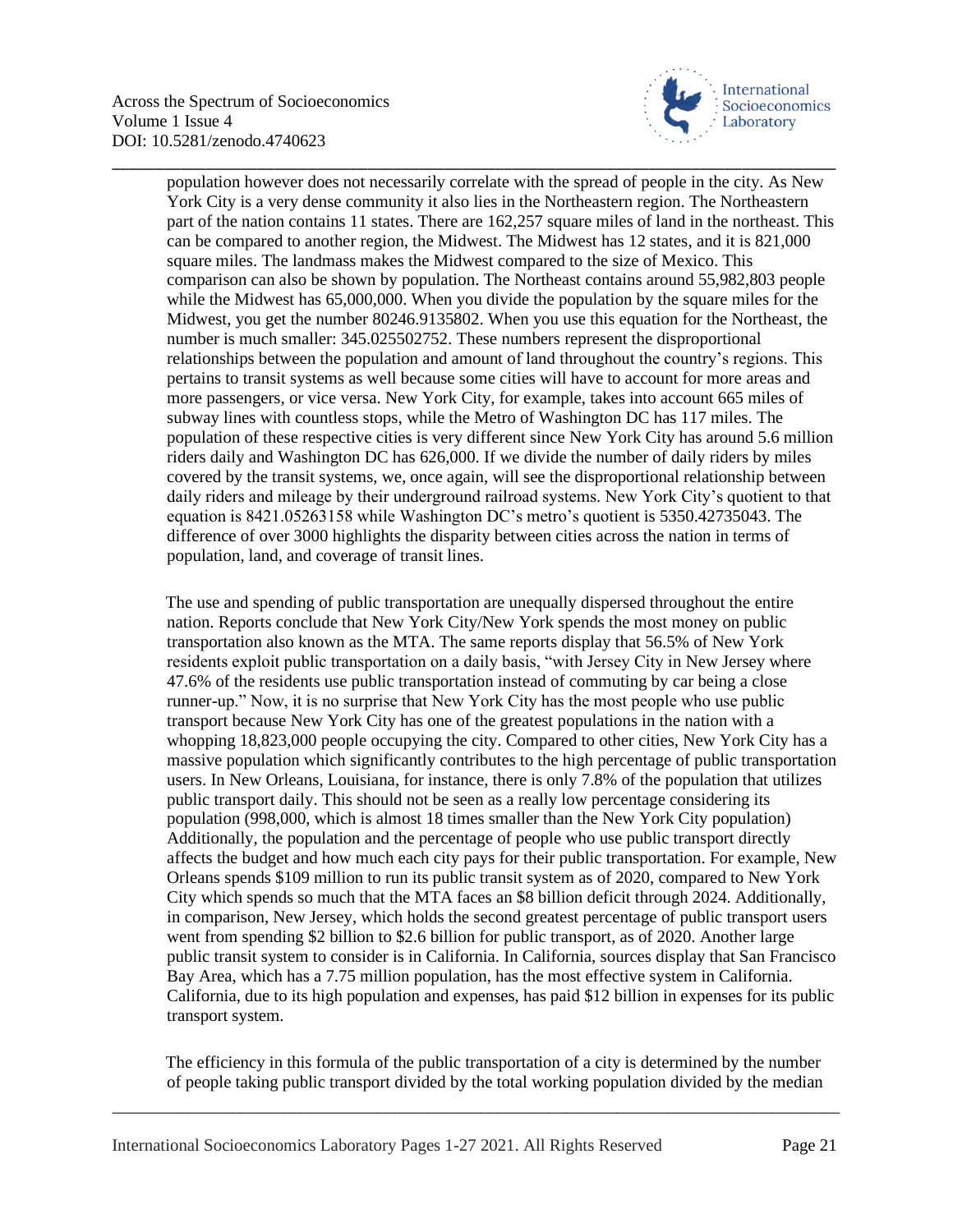

aggregate commute time. All these factors are affected by how much of the total budget is dedicated to a city's public transport system. Taking into consideration the total budget of some selects cities that have a low efficiency can help determine how exactly the total budget might not always increase efficiency. One example of this is the city of Stamford, Connecticut. With a total budget of \$42700058 in 2019, the public transportation efficiency is still at a mere 0.2227085157, despite only 7,997 people taking public transit as their form of transportation. Oddly, this trend continues for the previous five years in Stamford. In 2018, the budget was \$34573016 and had only 8663 people taking public transit, yet still had an efficiency of only 0.2037256147. In 2017, there were 7,278 people taking public transportation and the city had a total budget of \$32389867, but the efficiency was only 0.2415361363. The years 2016 and 2015 had a rather higher amount of people taking public transport, with 10,351 in 2016 and 9,558 in 2015. However, the budget was still in the same range for 2016 and 2015, with \$34278859.00 and 36059530.00, respectively. As a result, despite the slight increase in ridership, the efficiency value still remains quite low, with 0.2222611342 in 2016 and 0.2288397154 in 2015. Other cities, such as New York City, have low efficiency even with a higher number of people taking public transit every day and a higher budget. The efficiency in 2019 is 0.02782031303 despite the total budget being \$3,999,859,000.00. Additionally, the total amount of people taking public transportation is shown to be 2,787,582 people, which is a relatively high number. This same pattern for New York City continues for all five years. 2018 has an efficiency of 0.0277161487 and a budget of \$3999859000. The year 2017 has an efficiency of 0.02809671804 and a total budget of \$2938292071. 2016 has an efficiency of 0.02777412663 and a total budget of \$2,733,958,550.00. Lastly, the public transit efficiency of New York City in 2015 was 0.02786707166, while the total budget was \$2,972,675,796. There is seemingly a trend of low efficiency due to having a high quantity of people despite a large budget dedicated to the public transit system.

\_\_\_\_\_\_\_\_\_\_\_\_\_\_\_\_\_\_\_\_\_\_\_\_\_\_\_\_\_\_\_\_\_\_\_\_\_\_\_\_\_\_\_\_\_\_\_\_\_\_\_\_\_\_\_\_\_\_\_\_\_\_\_\_\_\_\_\_\_\_\_\_\_\_\_\_\_\_\_\_\_\_\_\_\_

When analyzing transport efficiency, data has shown that the number of passengers does not impact the efficiency of these systems. However, the question remains; Why don't certain cities have as many public transportation users? Looking for answers, city population and land area can be referred to. Using recent 2019 statistics, Boston, Massachusetts has a reported 272,835 annual users on public transit. Ranking quite high, this number is accompanied by Boston's total estimated population of 692, 600. In 2 the land area, Boston however ranks very little, with only 89. 63 mi. On the other end of the spectrum, 2019 statistics for Fort Worth, Texas tell a different story. With a reported 3,022 annual users of public transport, this total comes as a shock. With a general population of 909.585 and a land area of 355.6 mi², Fort Worth in whole is much larger. Yet, it is public transport usage is over 90x less than Boston's. Explaining this, a variety of reasons can be noted. To begin with, Vox's article, *"Why US public transportation is so bad and why Americans don't care"* by Aditi Shirkant addresses the safety issues brought alongside these transit forms. Mentioning uprises in passenger violence and broken-down train lines all over San Francisco since 2016, she depicts the unreliability of these systems, even prior, a 2014 article by Ecolane titled, *"7 REASONS WHY PEOPLE STOP USING PUBLIC TRANSIT"*  addressed some concerns on the end of hesitant passengers. Citing delays due to traffic, overcrowding, and delays due to mechanical failure, this group expressed the variety of difficulties faced by riders. Comparing Fort Worth and Boston once again, the answer to the question presented earlier can be simplified in two ways. First, the compactness and urbanization of major, dense cities like Boston, Washington D.C., and New York City makes public transit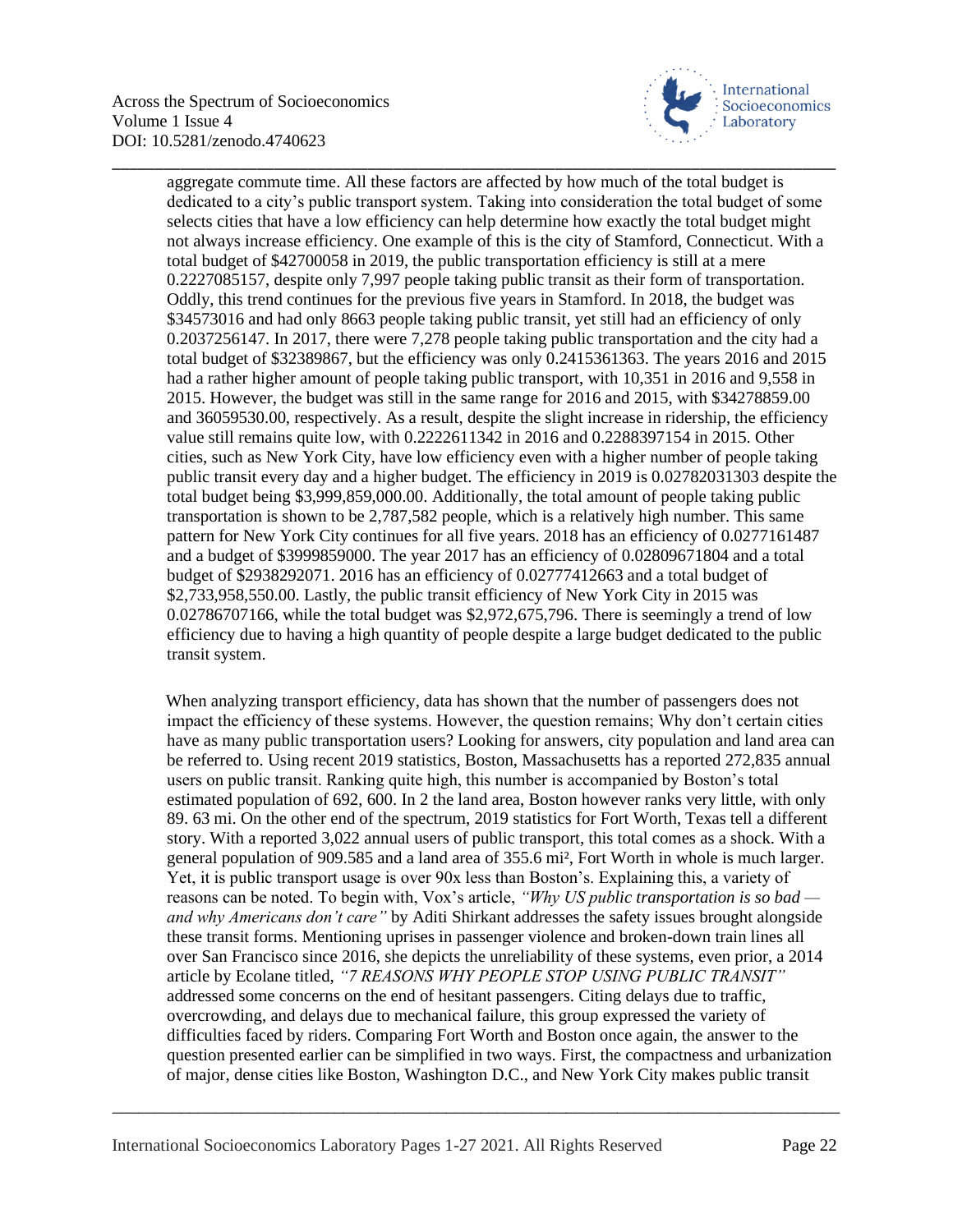

more practical. In locations like Fort Worth, more rural surrounding and greater distances between locations makes cars the transport of choice. Additionally, the financial surroundings of these two locations varies greatly, with Boston surrounded by major banks, corporations, and higher-priced institutions. Such makes the need for funding less difficult with increased taxes and allows construction to fit growing communication needs. All in all, city population and land area does not impact public transport usage, whereas budgeting, stop-distances, and communication needs all do.

\_\_\_\_\_\_\_\_\_\_\_\_\_\_\_\_\_\_\_\_\_\_\_\_\_\_\_\_\_\_\_\_\_\_\_\_\_\_\_\_\_\_\_\_\_\_\_\_\_\_\_\_\_\_\_\_\_\_\_\_\_\_\_\_\_\_\_\_\_\_\_\_\_\_\_\_\_\_\_\_\_\_\_\_\_

In New York City, the Metropolitan Transportation Authority spends an exorbitant amount of money and spent \$1434.88 per capita in 2019. One would assume that such a large budget would help improve the commute time of the average New Yorker. However, it seems that the variables of spending 2 per capita and median commute time are not correlated. With a p value of 0.124, this indicates that spending per capita does not significantly affect the median commute time in a city. These results are not statistically significant with a p value of 0.005. This lack of a correlation suggests that the budgets of many cities in the United States are not being adequately utilized to improve the customer experience for a passenger on a transportation system. Ideally, the budget per capita should be used to improve transportation by investing in repairs, new train lines, cleaner and new stations, and other improvements that help shorten commute times. Especially in New York City, where the MTA is heavily relied upon by millions of people, this linear regression suggests that the MTA needs to reevaluate its budget and what it is spending money on. Unnecessary repairs and improvements, high labor costs, and other expenditures may be causing this lack of correlation between spending per capita and median commute time. Though it is important to note that some cities will inherently have larger commute times due to the "suburban sprawl" in the region or distance of certain neighborhoods from the city center, working to improve the relationship between spending per capita and median commute time is a surefire way to improve the efficiency of a city's transportation system. More research must be done on the individual budgets of the transportation systems of cities across the cities in order to evaluate what adjustments can be made in order to achieve this goal.

## **Limitations**

In this conducted data collection study, it is possible that the budget records for some of the smaller cities are not fully up to date, affecting the analysis of the budget per capita. A lot of smaller cities fall into a larger public transportation system. The MBTA, for example, does not only service Boston. Cities like Cambridge are also a part of the MBTA, and this led to no official budget for the city of Cambridge. Estimates were made based on publicly available information. Although websites like the Census were used in order to solidify accurate values for the working population and aggregate commute time, there is no common database for budgets of all of the various transportation authorities in the United States, which may potentially cause disparities in the ways the budgets were reported. Certain budgets had to be recorded based on pdfs of a city's budget plan, while others were listed on websites and information guides specifically posted by the transit system. The MTA makes their budget available, and so does Albany, but cities in between the two had no information on their transit system's budget. This limited our choice in cities, affecting the creation of our list of cities for each region, and the development of the average spending per capita variable. In addition, the total working population often did not account for out-of-state travelers or even out of city travelers. Cities like Newark had a median commute time of 39.50, as many of their citizens travel long distances to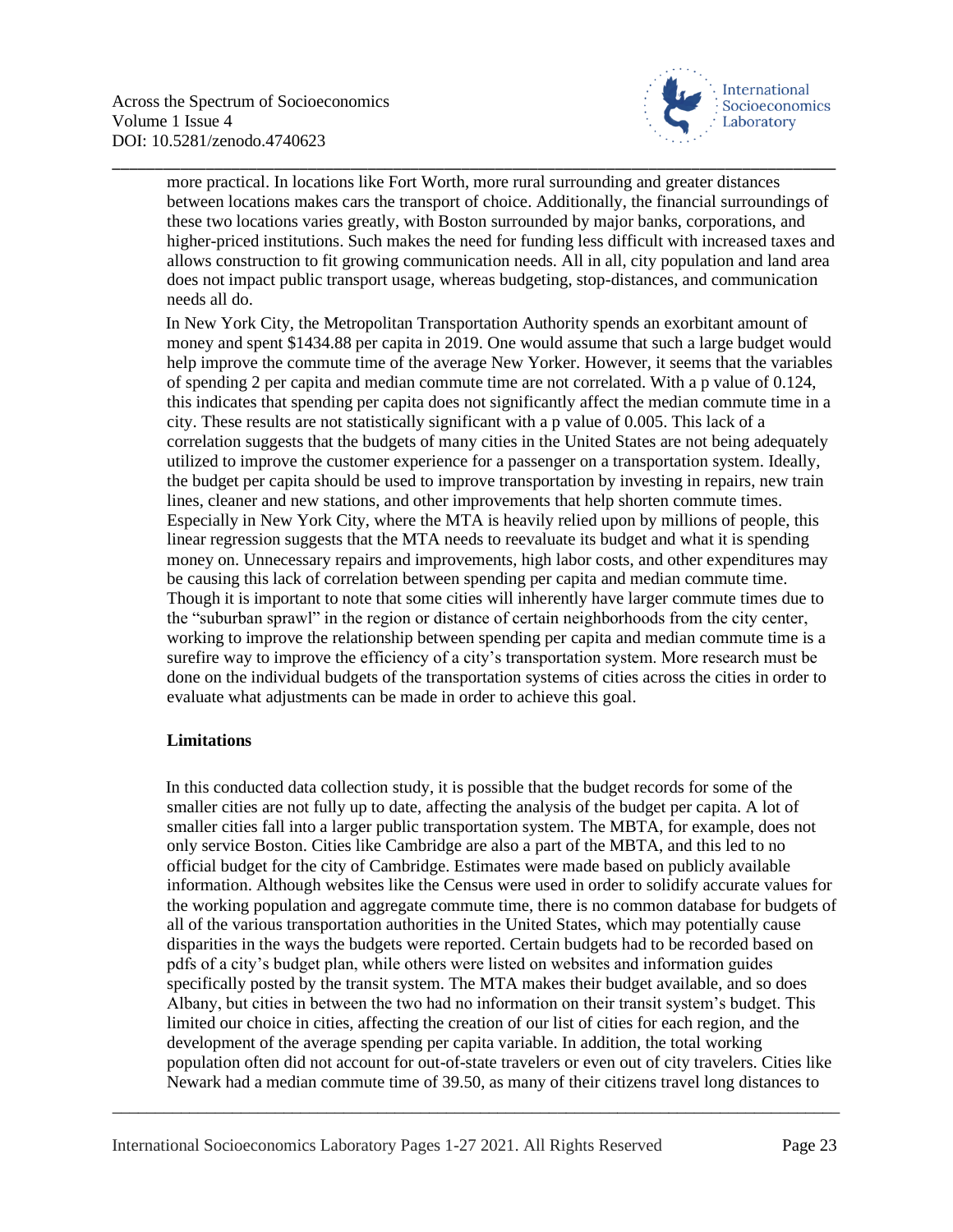

New York City for work. There is no statistic on how many people travel out-of-city to work, only a statistic on the working population living in a city. In a similar vein, median commute times do not necessarily indicate that a city's transportation system is inefficient, as geographic factors also play a role. In cities with more "suburban sprawl", such as Los Angeles, commute times will naturally be longer, as it will take more time for commuters to cover longer distances. The United States Census records used to collect data on the total working population and on public transportation users only accounted for those over the age of 16; however, many children under the age of 16 use public transportation and are not accounted for with these statistics. Although one website was used to recover data for each city in this study, some cities did not have readily available information for each year. Because of this, some cities may have recorded the annual snowfall average rather than the total for each year individually. It is important to address these limitations when considering this investigation; however, this does not undermine the overall conclusion of the data recorded.

\_\_\_\_\_\_\_\_\_\_\_\_\_\_\_\_\_\_\_\_\_\_\_\_\_\_\_\_\_\_\_\_\_\_\_\_\_\_\_\_\_\_\_\_\_\_\_\_\_\_\_\_\_\_\_\_\_\_\_\_\_\_\_\_\_\_\_\_\_\_\_\_\_\_\_\_\_\_\_\_\_\_\_\_\_

Although, according to this investigation, the train systems of the Northeast contained the most efficient transit systems in the country, this does not directly correlate with rider satisfaction. There are still countless issues with the MTA, including cleanliness, delay times, and overall infrastructure of the underground train system. Studying transportation systems in depth across the country will allow New York City to replicate the benefits that are found in the transportation systems of various cities. The MTA has no shortage of problems, and it is important to recognize that solving these problems requires a multifaceted approach to address different parts of the MTA's shortcomings. Ensuring that all reforms made focus on helping the commuter, from shortening commute times to increasing the quality of subway cars and trains. Reallocating parts of the MTA's budget to address these important issues will help increase ridership. Raising the fare is not the answer, as this will only deter New Yorkers from using MTA services. It is essential that the government and the MTA reevaluate their expenditures in order to ensure that the system can continue to run more efficiently in the years to come.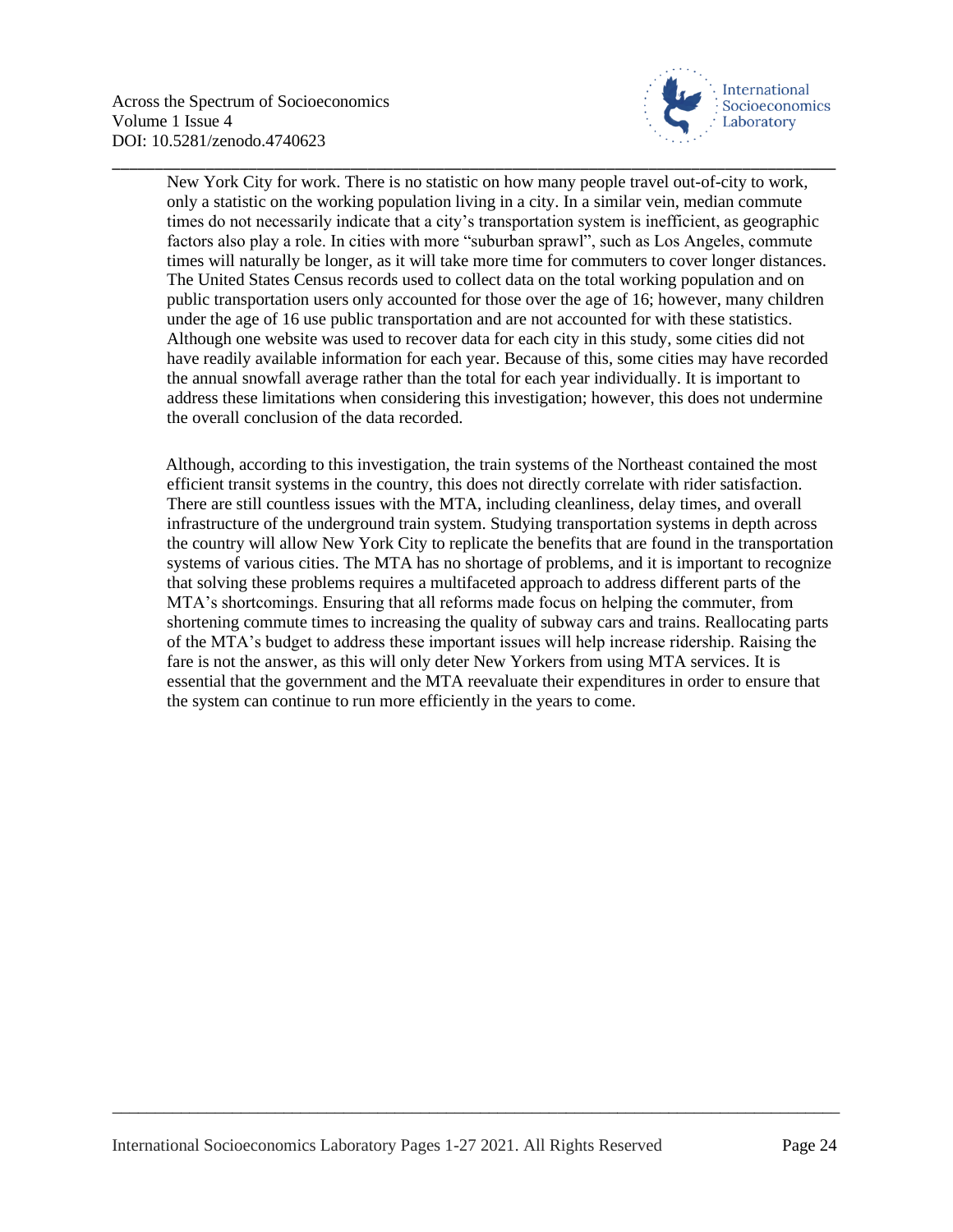

## **References**

*8.4 – Urban Transport Challenges | The Geography of Transport Systems*. (n.d.). <https://transportgeography.org/contents/chapter8/urban-transport-challenges/> *Budget Glossary*. (2019). MTA.<https://new.mta.info/budget/glossary>

Chansky, B., (2018, August) Productivity in transit: a new measure of labor productivity for urban transit systems, Bureau of Labor Statistics, [https://www.bls.gov/opub/mlr/2018/article/productivity-in-transit-a-new-measure-of-labor](https://www.bls.gov/opub/mlr/2018/article/productivity-in-transit-a-new-measure-of-labor-productivity-for-urban-transit-systems.htm)[productivity-for-urban-transit-systems.htm](https://www.bls.gov/opub/mlr/2018/article/productivity-in-transit-a-new-measure-of-labor-productivity-for-urban-transit-systems.htm)

\_\_\_\_\_\_\_\_\_\_\_\_\_\_\_\_\_\_\_\_\_\_\_\_\_\_\_\_\_\_\_\_\_\_\_\_\_\_\_\_\_\_\_\_\_\_\_\_\_\_\_\_\_\_\_\_\_\_\_\_\_\_\_\_\_\_\_\_\_\_\_\_\_\_\_\_\_\_\_\_\_\_\_\_\_

Chung, J. (2021, January 19). *MTA Postpones Planned 2021 Fare Hike "For Several Months" Because "People Are Suffering."* Gothamist. [https://gothamist.com/news/mta-postpones-fare](https://gothamist.com/news/mta-postpones-fare-hike-planned-2021-because-people-are-suffering)[hike-planned-2021-because-people-are-suffering](https://gothamist.com/news/mta-postpones-fare-hike-planned-2021-because-people-are-suffering)

Cook, L. (2016, October 27). *History of the MTA: Learn about the city's transit system from its inception*. Newsday. [https://www.newsday.com/news/new-york/history-of-the-mta-learn-about](https://www.newsday.com/news/new-york/history-of-the-mta-learn-about-the-city-s-transit-system-from-its-inception-1.11931586#:~:text=On%20Oct.,1908%20and%20Queens%20in%201915)[the-city-s-transit-system-from-its-inception-](https://www.newsday.com/news/new-york/history-of-the-mta-learn-about-the-city-s-transit-system-from-its-inception-1.11931586#:~:text=On%20Oct.,1908%20and%20Queens%20in%201915)

[1.11931586#:~:text=On%20Oct.,1908%20and%20Queens%20in%201915.](https://www.newsday.com/news/new-york/history-of-the-mta-learn-about-the-city-s-transit-system-from-its-inception-1.11931586#:~:text=On%20Oct.,1908%20and%20Queens%20in%201915)

*Day-by-day ridership numbers*. (n.d.). MTA. Retrieved March 12, 2021, from <https://new.mta.info/coronavirus/ridership>

E. (2019, September 6). *7 Reasons Why People Stop Using Public Transit*. Ecolane. [https://www.ecolane.com/blog/7-reasons-why-people-stop-using-public](https://www.ecolane.com/blog/7-reasons-why-people-stop-using-public-transit#:%7E:text=In%20a%20recent%20study%20at,%2C%20emergencies%20or%20mechanical%20failures)[transit#:%7E:text=In%20a%20recent%20study%20at,%2C%20emergencies%20or%20mechanic](https://www.ecolane.com/blog/7-reasons-why-people-stop-using-public-transit#:%7E:text=In%20a%20recent%20study%20at,%2C%20emergencies%20or%20mechanical%20failures) [al%20failures](https://www.ecolane.com/blog/7-reasons-why-people-stop-using-public-transit#:%7E:text=In%20a%20recent%20study%20at,%2C%20emergencies%20or%20mechanical%20failures)

*FAQs*. (2020). LAO. https://lao.ca.gov/Transportation/FAQs Gelinas, N. (2019). *Who Should Run the MTA?* City Journal[. https://www.city](https://www.city-journal.org/html/who-should-run-mta-16607.html)[journal.org/html/who-should-run-mta-16607.html](https://www.city-journal.org/html/who-should-run-mta-16607.html)

Goldbaum, C. (2020, April 8). *41 Transit Workers Dead: Crisis Takes Staggering Toll on Subways*. The New York Times. [https://www.nytimes.com/2020/04/08/nyregion/coronavirus](https://www.nytimes.com/2020/04/08/nyregion/coronavirus-nyc-mta-subway.html?auth=login-google)[nyc-mta-subway.html?auth=login-google](https://www.nytimes.com/2020/04/08/nyregion/coronavirus-nyc-mta-subway.html?auth=login-google)

Guse, C. (2020, October 25). *MTA now counts 126 COVID-19 deaths among its workers, down from 131.* Retrieved from [https://www.nydailynews.com/coronavirus/ny-coronavirus-mta](https://www.nydailynews.com/coronavirus/ny-coronavirus-mta-official-death-count-update-covid-20201025-oyl7ir6n2nhilacdj5cbfxkoe4-story.html)[official-death-count-update-covid-20201025-oyl7ir6n2nhilacdj5cbfxkoe4-story.html](https://www.nydailynews.com/coronavirus/ny-coronavirus-mta-official-death-count-update-covid-20201025-oyl7ir6n2nhilacdj5cbfxkoe4-story.html)

Hokey, M., (2017, April) Assessing the Efficiency of Mass Transit Systems in the United States, SJSU Scholarworks [https://scholarworks.sjsu.edu/cgi/viewcontent.cgi?article=1226&context=mti\\_publications](https://scholarworks.sjsu.edu/cgi/viewcontent.cgi?article=1226&context=mti_publications)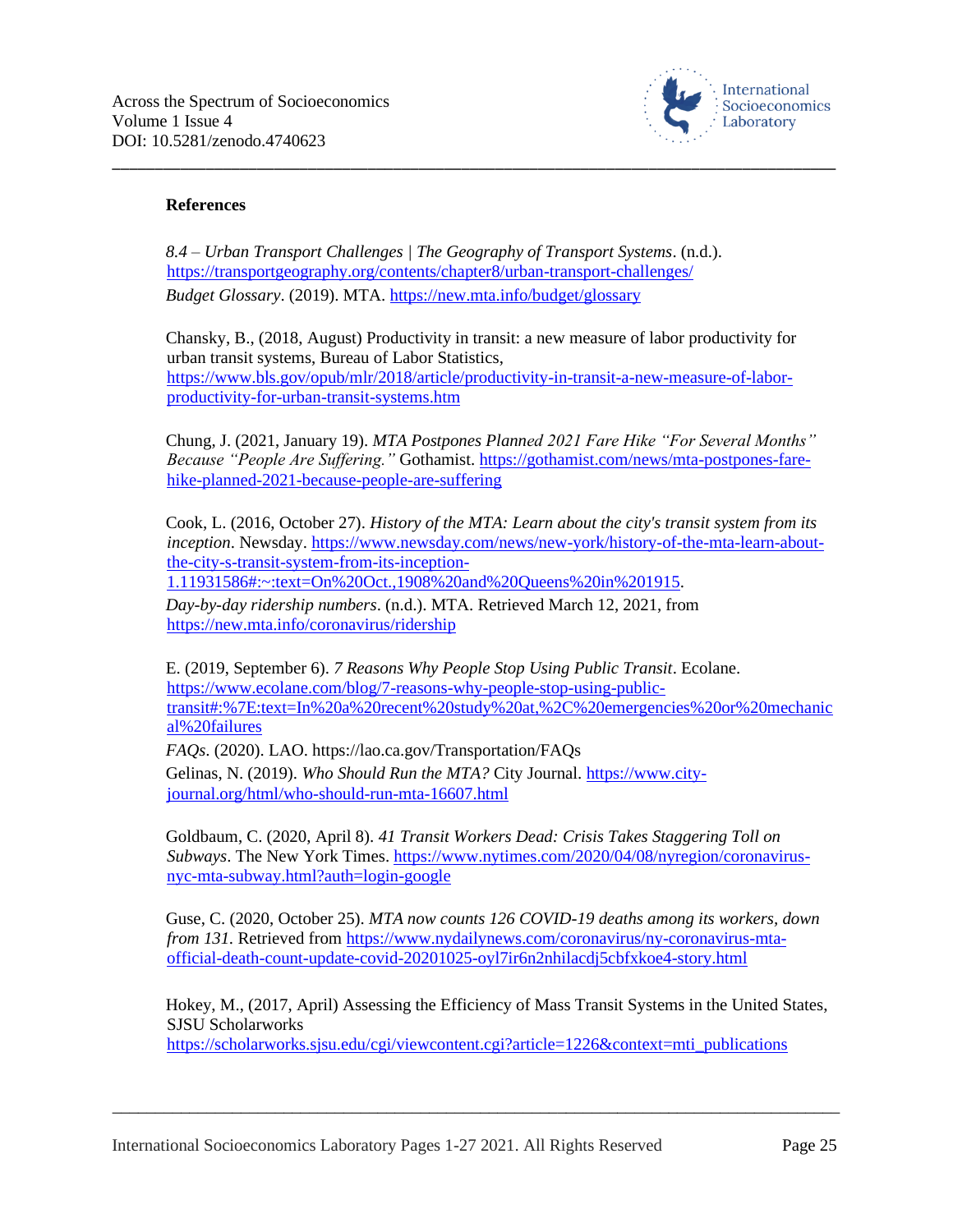

Knupfer, S. (2018, June) Elements of success: Urban transportation systems of 24 global cities, McKinsey&Company

\_\_\_\_\_\_\_\_\_\_\_\_\_\_\_\_\_\_\_\_\_\_\_\_\_\_\_\_\_\_\_\_\_\_\_\_\_\_\_\_\_\_\_\_\_\_\_\_\_\_\_\_\_\_\_\_\_\_\_\_\_\_\_\_\_\_\_\_\_\_\_\_\_\_\_\_\_\_\_\_\_\_\_\_\_

[https://www.mckinsey.com/~/media/McKinsey/Business%20Functions/Sustainability/Our%20In](https://www.mckinsey.com/~/media/McKinsey/Business%20Functions/Sustainability/Our%20Insights/Elements%20of%20success%20Urban%20transportation%20systems%20of%2024%20global%20cities/Urban-transportation-systems_e-versions.ash) [sights/Elements%20of%20success%20Urban%20transportation%20systems%20of%2024%20gl](https://www.mckinsey.com/~/media/McKinsey/Business%20Functions/Sustainability/Our%20Insights/Elements%20of%20success%20Urban%20transportation%20systems%20of%2024%20global%20cities/Urban-transportation-systems_e-versions.ash) [obal%20cities/Urban-transportation-systems\\_e-versions.ash](https://www.mckinsey.com/~/media/McKinsey/Business%20Functions/Sustainability/Our%20Insights/Elements%20of%20success%20Urban%20transportation%20systems%20of%2024%20global%20cities/Urban-transportation-systems_e-versions.ash)

Levin, T. (2020, September 26). *New York's transit system is in a financial crisis - but saving it is vital to the US economy, experts say.* Retrieved March 12, 2021, from [https://www.businessinsider.com/saving-mta-transit-system-subway-us-new-york-economy](https://www.businessinsider.com/saving-mta-transit-system-subway-us-new-york-economy-experts-2020-9)[experts-2020-9](https://www.businessinsider.com/saving-mta-transit-system-subway-us-new-york-economy-experts-2020-9)

Levy, A. (2017, October 13). *NYC subway operating costs: an analysis*. Curbed NY. <https://ny.curbed.com/2017/10/13/16455880/new-york-city-subway-mta-operating-cost-analysis> Libman, M. W. L. (2021). StackPath. Mass Transit.

[https://www.masstransitmag.com/management/article/21210963/new-york-mta-backs-off](https://www.masstransitmag.com/management/article/21210963/new-york-mta-backs-off-service-reductions-and-layoffs-but-still-faces-8-billion-deficit-through-2024#:%7E:text=Management-,New%20York%20MTA%20backs%20off%20service%20reductions%20and%20layoffs%2C%20but,significant%20four%2Dyear%20fiscal%20challenge)[service-reductions-and-layoffs-but-still-faces-8-billion-deficit-through-](https://www.masstransitmag.com/management/article/21210963/new-york-mta-backs-off-service-reductions-and-layoffs-but-still-faces-8-billion-deficit-through-2024#:%7E:text=Management-,New%20York%20MTA%20backs%20off%20service%20reductions%20and%20layoffs%2C%20but,significant%20four%2Dyear%20fiscal%20challenge)[2024#:%7E:text=Management-](https://www.masstransitmag.com/management/article/21210963/new-york-mta-backs-off-service-reductions-and-layoffs-but-still-faces-8-billion-deficit-through-2024#:%7E:text=Management-,New%20York%20MTA%20backs%20off%20service%20reductions%20and%20layoffs%2C%20but,significant%20four%2Dyear%20fiscal%20challenge)

[,New%20York%20MTA%20backs%20off%20service%20reductions%20and%20layoffs%2C%2](https://www.masstransitmag.com/management/article/21210963/new-york-mta-backs-off-service-reductions-and-layoffs-but-still-faces-8-billion-deficit-through-2024#:%7E:text=Management-,New%20York%20MTA%20backs%20off%20service%20reductions%20and%20layoffs%2C%20but,significant%20four%2Dyear%20fiscal%20challenge) [0but,significant%20four%2Dyear%20fiscal%20challenge.](https://www.masstransitmag.com/management/article/21210963/new-york-mta-backs-off-service-reductions-and-layoffs-but-still-faces-8-billion-deficit-through-2024#:%7E:text=Management-,New%20York%20MTA%20backs%20off%20service%20reductions%20and%20layoffs%2C%20but,significant%20four%2Dyear%20fiscal%20challenge)

M.T.A. (2007). MTA 2008 Preliminary Budget. *MTA 2008 Preliminary Budget*, 1–574. <http://web.mta.info/mta/budget/july2007/fullbudget.pdf>

M.T.A. (2009). MTA 2009 Adopted Budget. *MTA 2009 Adopted Budget*, 1–418. [http://web.mta.info/mta/budget/feb2009/0209\\_full.pdf](http://web.mta.info/mta/budget/feb2009/0209_full.pdf)

M.T.A. (n.d.). *MTA Operating Budget Basics*. MTA. https://new.mta.info/budget/MTAoperating-budget-basics

Metro Magazine Staff. (2019, April 25). *NYC has longest commute time via car and transit, study says*. Metro Magazine. Retrieved March 3, 2021, from [https://www.metro](https://www.metro-magazine.com/10031507/nyc-has-longest-commute-time-via-car-and-transit-study-says#:~:text=According%20to%20the%20results%20of,43%20minutes%20travelling%20on%20average)[magazine.com/10031507/nyc-has-longest-commute-time-via-car-and-transit-study](https://www.metro-magazine.com/10031507/nyc-has-longest-commute-time-via-car-and-transit-study-says#:~:text=According%20to%20the%20results%20of,43%20minutes%20travelling%20on%20average)[says#:~:text=According%20to%20the%20results%20of,43%20minutes%20travelling%20on%20](https://www.metro-magazine.com/10031507/nyc-has-longest-commute-time-via-car-and-transit-study-says#:~:text=According%20to%20the%20results%20of,43%20minutes%20travelling%20on%20average) [average](https://www.metro-magazine.com/10031507/nyc-has-longest-commute-time-via-car-and-transit-study-says#:~:text=According%20to%20the%20results%20of,43%20minutes%20travelling%20on%20average) 

Meyer, D., & Fitz-Gibbon, J. (2021, February 15). *NYC transit WORKERS worry about SAFETY amid a spike in subway violence*. Retrieved March 12, 2021, from <https://nypost.com/2021/02/15/nyc-transit-workers-worried-amid-spike-in-subway-violence/> *MTA Budget*. (n.d.). MTA. Retrieved March 12, 2021, from<https://new.mta.info/budget> *MTA service during the coronavirus pandemic*. (2021, February 22). MTA. <https://new.mta.info/coronavirus>

NJ Spotlight News. (2020, November 21). *NJ's big boost in spending on transportation projects*. [https://www.njspotlight.com/2020/11/transportation-trust-fund-extra-half-billion-dollars](https://www.njspotlight.com/2020/11/transportation-trust-fund-extra-half-billion-dollars-projects-murphy-administration-under-radar/)[projects-murphy-administration-under-radar/](https://www.njspotlight.com/2020/11/transportation-trust-fund-extra-half-billion-dollars-projects-murphy-administration-under-radar/)